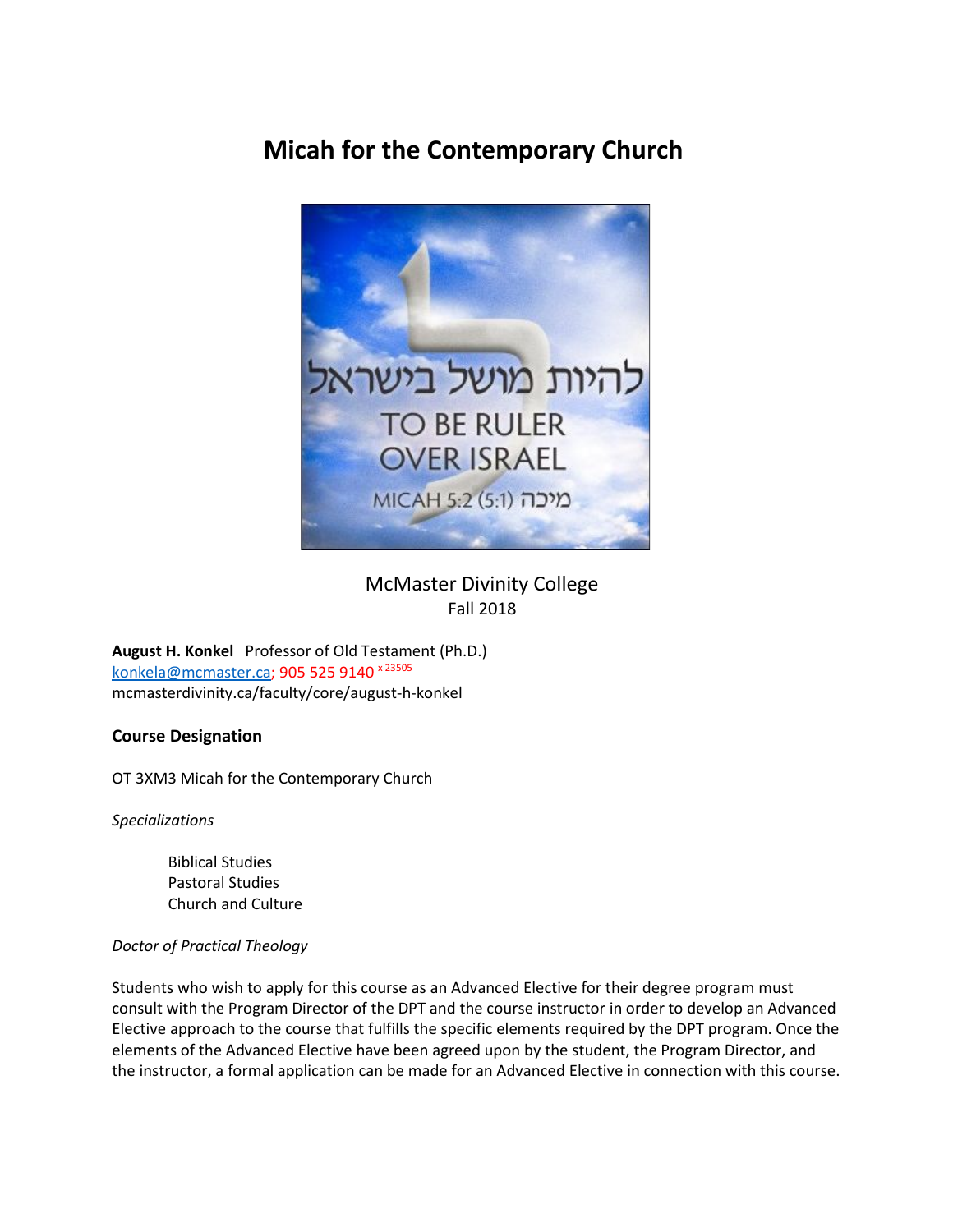Once the application is accepted, DPT students can proceed with the course as part of their degree program.

### **Course Schedule**

Classes begin on Monday September 12<sup>th</sup> Class meets each Wednesday 2:00 p.m. – 3:50 p.m. No class on October 10 (Intensives / hybrid week) Classes end on Wednesday December 12th

### **Course Description**

This course is an exegetical and expositional study of the book of Micah. The composition will be contextualized within the book of the twelve. The course will include a review of eighth century Israel as given in the biblical narrative within the context of ancient near eastern history.

Literary analysis of Micah will include its composition history, form critical and structural analysis, exegesis and exposition. Attention will be given to themes of the prophecy and their theological import, with particular attention given to the concepts of *justice and hope***.**

### **Course Objectives**

### *Knowing*

- History of the first temple period of Israel and Judah
- Prophetic distinction of Micah in the book of the twelve
- Message of Micah among the eighth century prophets
- Importance of Micah to contemporary theologies of justice and hope in the church

### *Being*

- Being aware of justice within society as a critical aspect of living a spiritual life
- Learning how to represent God as his image in a violent world
- Learning to live courageously in a world of conflict
- Being sensitive to justice issues according to the priorities of Christian ethics
- Living with hope especially when temporal situations create despair

### *Doing*

- Teach the message of Micah to those that take this book seriously as a prophetic word
- Determine and address issues of justice within individual life circumstances
- Find ways to address issues of injustice at various levels of society engagement
- Inspire hope to those who feel that human life has become meaningless desperate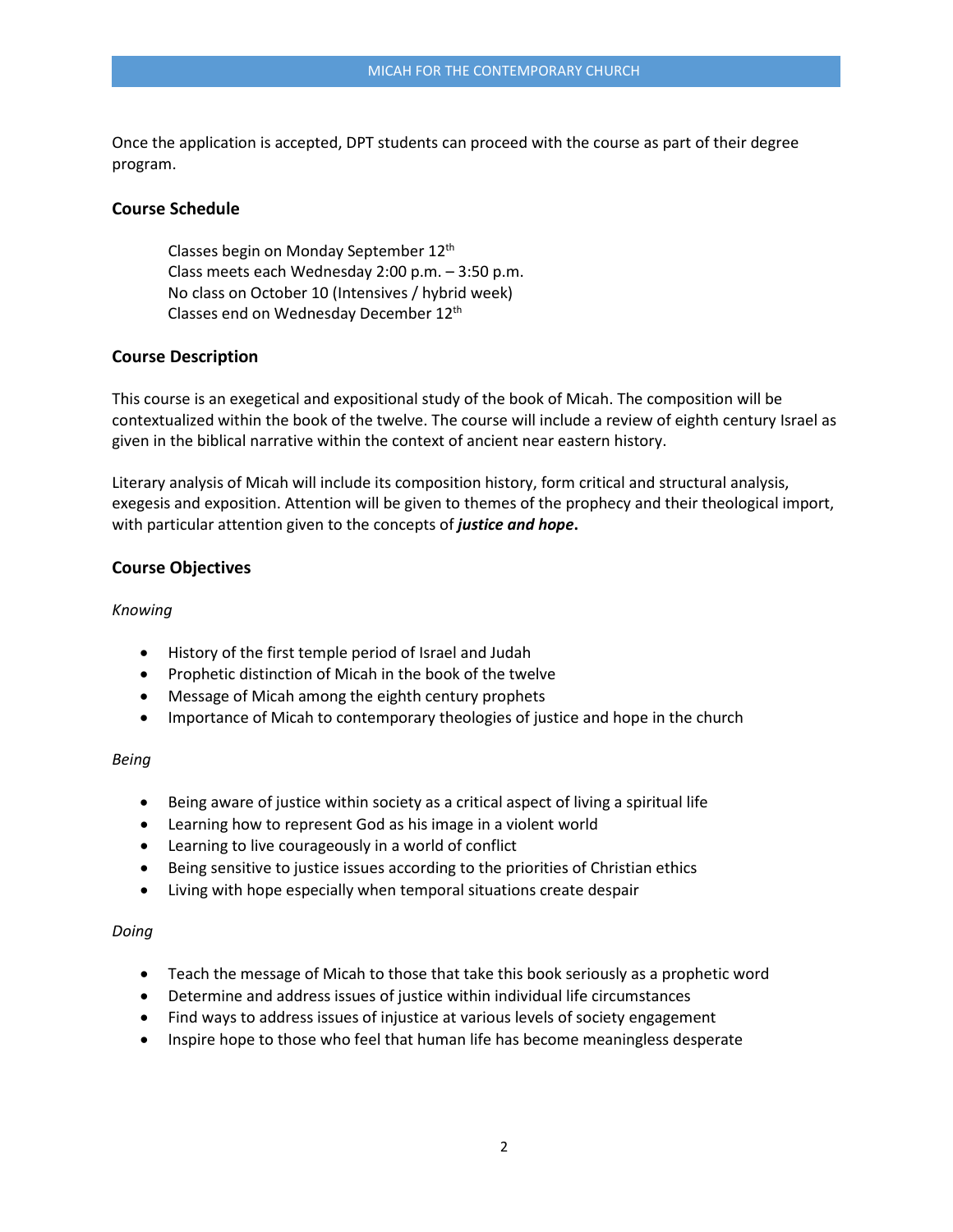### **Course Texts**

The following two texts are required for all students in the course.

Arnold, Bill T., and Richard S. Hess. *Ancient Israel's History: An Introduction to Issues and Sources*. Grand Rapids: Baker Academic, 2014.

McEntire, Mark. *A Chorus of Prophetic Voices: Introducing the Prophetic Literature of Ancient Israel.* Louisville: Westminster John Knox Press, 2015.

### *Biblical Studies Text*

The following text is required for students in the Biblical Studies Specialization, but optional for others.

Waltke, Bruce K. *A Commentary on Micah*. Grand Rapids: William B. Eerdmanss Publishing Compangy, 2007.

### *Pastoral Studies, Church and Culture Text*

The following text is required for students in the Pastoral Studies Specialization, but optional for others.

Smith, Gary V. *Hosea / Amos / Micah.* The NIV Application Commentary. Grand Rapids: Zondervan Publishing House, 2001.

#### *Textbook Purchase*

All required textbooks for this class are available from the College's book service, READ On Bookstore, Room 145, McMaster Divinity College. Texts may be purchased on the first day of class. For advance purchase, you may contact READ On Bookstore, 5 International Blvd, Etobicoke, Ontario M9W 6H3: phone 416.620.2934; fax 416.622.2308; email [books@readon.ca.](mailto:books@readon.ca) Other book services may also carry the texts.

### **Course Lectures**

- 1. Israel and Judah in the Eighth Century
- 2. The text, compositional history, and canonical setting of the Book of Micah
- 3. Oracles of Doom: Judgment on Samaria and Judah (Micah 1:1-16; Isaiah 2:6-22)
- 4. Oracles of Doom: Judgment on Greedy Land Barons and False Prophets (Micah 2:1-13; Isaiah 5:8-30)
- 5. Future of Jerusalem: Zion Ploughed like a Field (Micah 3:1-12; Isaiah 3:1 4:1)
- 6. Future of Jerusalem: Mountain of Zion (Micah 4:1-5; Isaiah 2:2-5; 65:17-25)
- 7. Future of Jerusalem: City of the Great King (Micah 4:6-13; Isaiah 54–55)
- 8. Future of Jerusalem: Rule of the Faithful Remnant (Micah 5:1-15; Isaiah 8:16–9:7)
- 9. Restoration of Zion: Guilty in the Divine Court (Micah 6:1-8; Isa 1:1-20)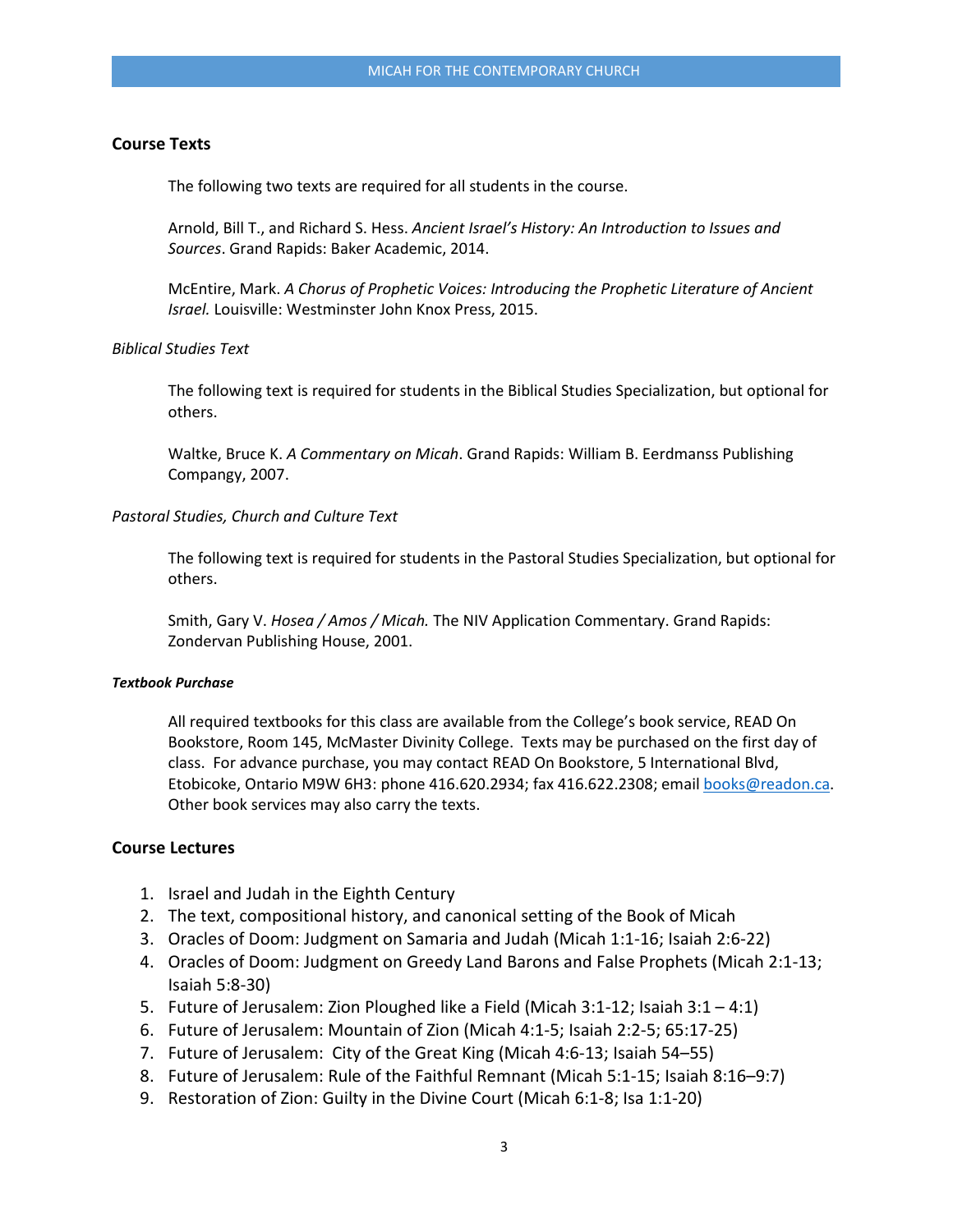- 10. Restoration of Zion: Curses on Jerusalem (Micah 6:9–7:7; Amos 4:1-13)
- 11. Restoration of Zion: Who is like our God? (Micah 7:8-20; Amos 9:11-15)
- 12. New Testament Fulfilment of the Prophecy of Micah

# **Course Assignments and Grading**

## *Assignments for All Specializations*

*1. Reading Requirements (10%)*

Biblical text of 1 Kings 16:1 – 2 Kings 20:21 by September 19 Biblical text of Isaiah 1:1 – 12:6; 40:1 – 55:13 by September 19 McEntire, *Chorus of Prophetic Voices* by September 26

Reading report will be **due September 26**. The report must indicate the date when readings were done and the number of hours for each time.

*2. History of the Eighth Century (30%)*

A paper of about 2000 words will review the historical circumstances of Israel and Judah during the eighth century. The paper will provide background to explain the rise of Omride – Jehu and Judean dynasties during the ninth-eighth centuries. It must explain the events that transpired, including an account of the exile of Israel by Shalmaneser V and the attack against Jerusalem by Sennacherib.

This is not a research paper. The student must make a study of the relevant portions of *Ancient Israel's History* edited by Hess and Arnold and should consult general histories of Israel for this period. Students are free to incorporate material from any source useful to their goals for the paper. This paper is **due on**  October 10<sup>th</sup>.

*3. The Role of the Eighth Century Prophets in Israel (25%)*

Using the text by Myers and other relevant literature (an annotated bibliography is available for all those that request it), discuss the activity of Micah in the eighth century, providing some comparison to the other prophets of his time (Hosea, Amos, and Isaiah). Explain the intention and function of the written prophetic book both as an individual prophecy and as a part of the book of the twelve.

The paper should be about 2000 words; it is due **October 31th.** 

# *Biblical Studies Specialization Only (35%)*

Students in Biblical Studies will choose a passage of interest from the book of Micah. The paper must explain how this passage fits into the literary structure of the book of Micah. The passage will be analyzed for its genre, outline, and its contribution to the message of the book of Micah. This will require detailed study of all matters of exegesis (translation) and exposition (meaning).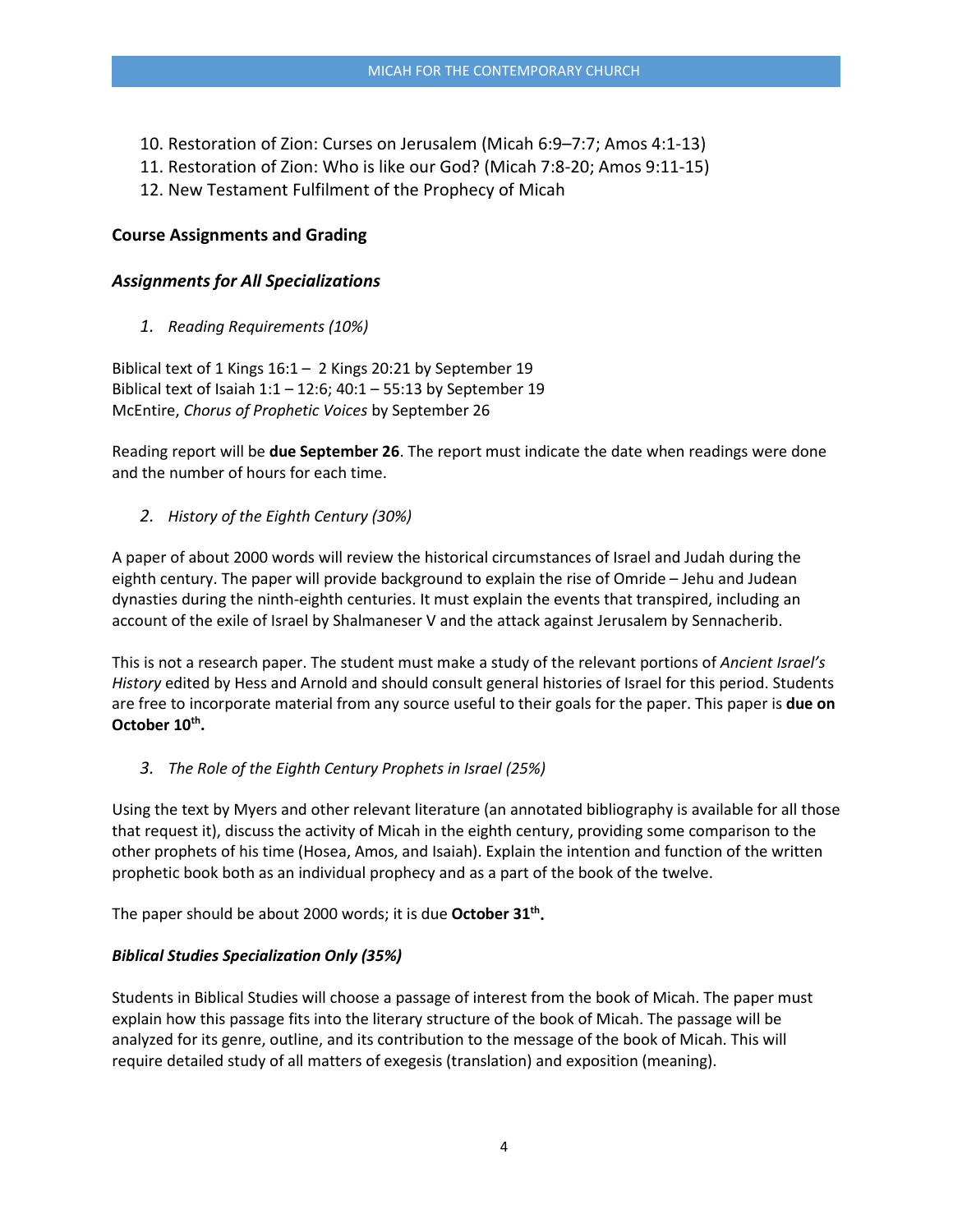This is a research paper. It must have a bibliography of a minimum of 12 items of commentaries and related journal articles. It should conclude with a comment on the significance of the passage for biblical theology. The paper should be about 2500 words in length. It is **due November 28.**

### *Pastoral Studies Specialization Only (35%)*

Student in pastoral studies will use the texts by McEntire, *A Chorus of Prophetic Voices*, Smith, *Hosea / Amos / Micah* and other resources to sketch a series of five sermons from Micah. The sermons should incorporate the appropriate theological themes that are the burden of the prophet Micah.

These sermons are not to be written out. They should include five passages from Micah that form a logical sequence. Each sermon should have an outline of the text of Micah chosen, but there does not need to be an outline of the sermon itself. The passage should be explained in terms of the prophetic form, how it contributes to the book of Micah, and how it develops important theological themes. There should be indication of how the sermons segue logically. They should all be organized under one general theme that can be remembered as the message of the prophet. Each sermon should be two to three pages. The assignment is **due November 30th.**

### *Church and Culture Specialization Only (35%)*

Students in the Church and Culture Specialization will do a paper of about 2500 words on the question of social justice. Micah is the prophet most famously known for the lawsuit, as it has often been called, in chapter 6:1–8 calling for justice. Justice is prominent in the contemporary world serving a wide variety of causes of activism. Using the texts by McEntire, *A Chorus of Prophetic Voices*, Smith, *Hosea / Amos / Micah*, and other resources (an annotated bibliography is available), provide a description of the problem of social justice in Micah's time and how the prophet addressed it. Compare it to some current social justice issues and show how the teaching of Micah could used by the church in its mission to be a light to the world. The assignment is due **November 28.**

### *Assignment Summary*

- 1. Reading Requirements: 10%
- 2. History of the Eighth Century: 30%
- 3. Role of the Prophets: 25%
- 4. Specific specialization assignment: 35%

Penalty for late assignments will be 1% per day, excluding weekends.

### **Course Policies**

### *Academic Honesty*

Academic dishonesty is a serious offence that may take any number of forms, including plagiarism, the submission of work that is not one's own or for which previous credit has been obtained, and/or unauthorized collaboration with other students. Academic dishonesty can result in severe consequences, e.g., failure of the assignment, failure of the course, a notation on one's academic transcript, and/or suspension or expulsion from the College.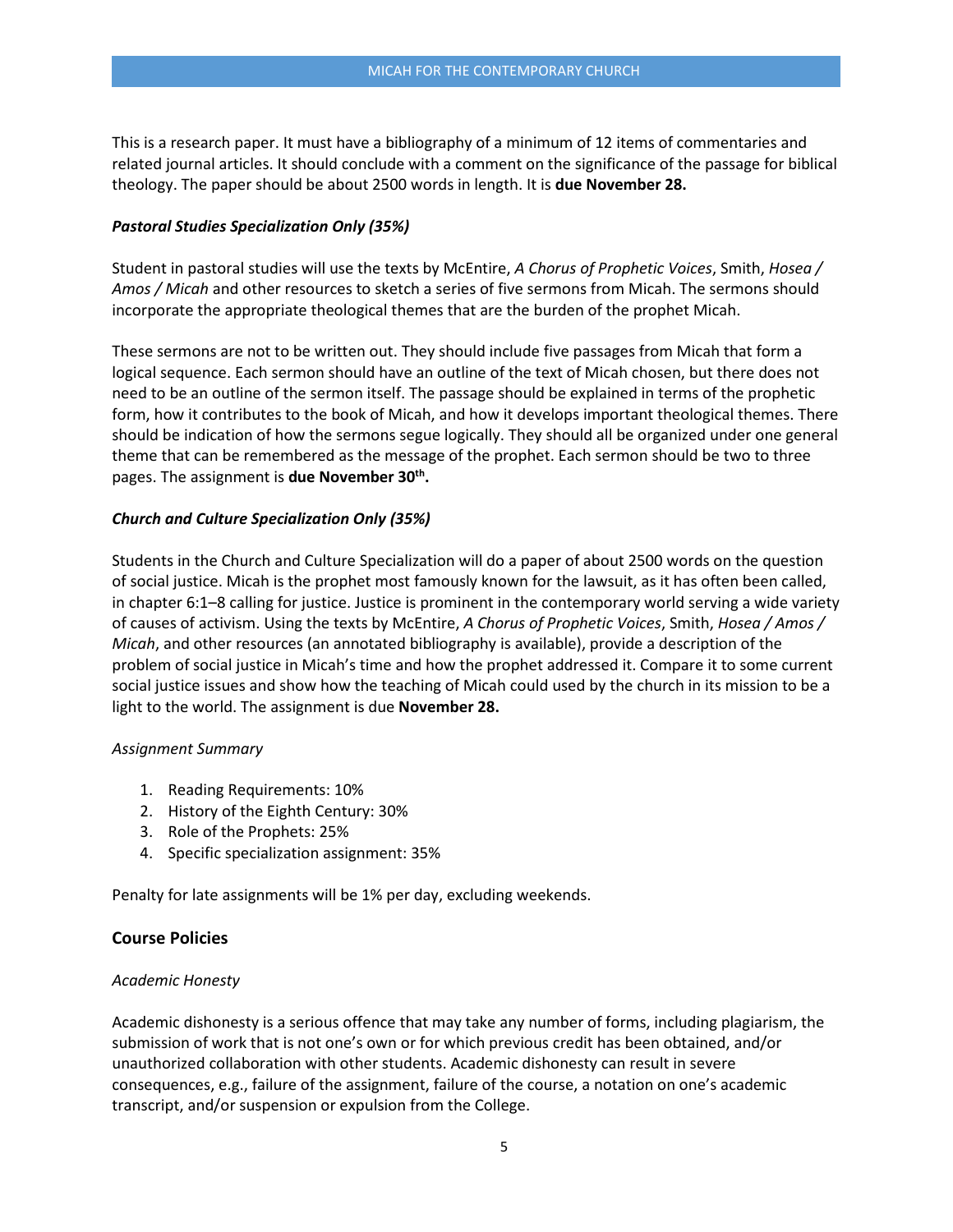Students are responsible for understanding what constitutes academic dishonesty. Please refer to the Divinity College Statement on Academic Honesty: [https://www.mcmasterdivinity.ca/programs/rules](https://www.mcmasterdivinity.ca/programs/rules-regulations)[regulations.](https://www.mcmasterdivinity.ca/programs/rules-regulations)

### *Gender Inclusive Language*

McMaster Divinity College uses inclusive language for human beings in worship services, student written materials, and all its publications. It is expected that inclusive language will be used in chapel services and all MDC assignments. In reference to biblical texts, the integrity of the original expressions and the names of God should be respected, but you will need to use gender-inclusive language for humans, and you will need to quote from a gender-inclusive version such as the following: NRSV (1989), NCV (1991), TEV/GNB/GNT (1992), CEV (1995), NLT (1996), TNIV (2005), and the Common English Bible (CEB 2011).

### *Style*

All stylistic considerations (including but not limited to questions of formatting, footnotes, and bibliographic references) must conform to the McMaster Divinity College Style Guidelines for Essays and Theses: [https://www.mcmasterdivinity.ca/sites/default/files/documents/mdcstyleguide.pdf.](https://www.mcmasterdivinity.ca/sites/default/files/documents/mdcstyleguide.pdf) Failure to observe appropriate form will result in grade reductions.

### **Bibliography for Micah Research**

The following is a bibliography of recent research on the book of Micah. It is arranged loosely by topic. Consequently a few sources are repeated in different sections.

### **Resources on the Hebrew Text of Micah**

- Barthélemy, Dominique, and Alexander R. Hulst. *Ezéchiel, Daniel et Les 12 Prophètes:*. Critique textuelle de l'Ancien Testament 3. Göttingen: Vandenhoeck & Ruprecht, 1982.
- Fuller, Russell. "4QMicah: A Small Fragment of a Manuscript of the Minor Prophets from Qumran, Cave 4." *Revue de Qumran* 16 (1993) 193–202.
- Gelston, Anthony. *The Twelve Minor Prophets*. Biblia Hebraica Quinta 13. Stuttgart: Deutsche Bibelgesellschaft, 2010.
- Lust, Johan. "Mic 5:1–3 in Qumran and in the New Testament, and Messianism in the Septuagint." In *The Scriptures in the Gospels*, edited by Christopher M. Tuckett, 65–88. Bibliotheca Ephemeridum Theologicarum Lovaniensium 131. Leuven: Leuven University Press, 1997.
- Slavitt, David R., tran. *The Book of the Twelve Prophets*. Oxford: Oxford University Press, 2000.
- Tov, Emanuel. *The Greek Minor Prophets Scroll from Naḥal Ḥever*. Discoveries in the Judaean Desert 8. Oxford: Clarendon, 1990.

Williamson, H. G. M. "Marginalia in Micah." *Vetus Testamentum* 47 (1997) 360–72.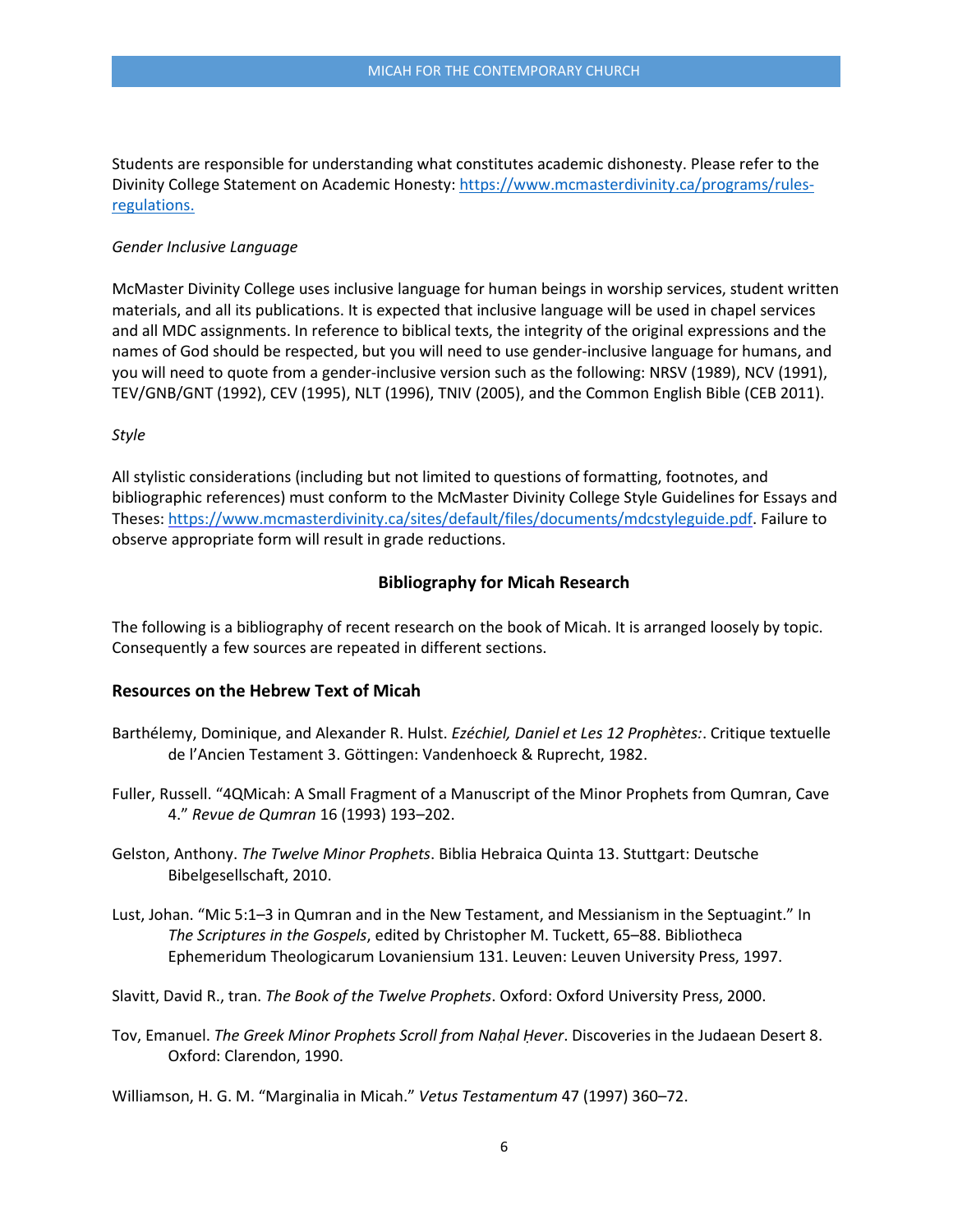Ziegler, Joseph. *Duodecim Prophetae*. 3rd ed. Vetus Testamentum Graecum Auctoritate Academiae Litterarum Gottingensis 13. Göttingen: Vandenhoeck & Ruprecht, 1984.

#### **Backgrounds to the Book of Micah**

These sources pertain to various background topics that are relevant for the study of the book of Micah.

#### *Historical Background*

- Arnold, Bill T., and Richard S. Hess. *Ancient Israel's History: An Introduction to Issues and Sources*. Grand Rapids: Baker Academic, 2014.
- Aster, Shawn Zelig. "Transmission of Neo-Assyrian Claims of Empire to Judah in the Late Eighth Century B.C.E." *Hebrew Union College Annual* 78 (2007) 1–44.
- Becking, Bob. "Micah in Neo-Assyrian Light." In *"Thus Speaks Ishtar of Arbela": Prophecy in Israel, Assyria, and Egypt in the Neo-Assyrian Period*, edited by R. P. Gordon and Hans M. Barstad, 111– 28. Winona Lake: Eisenbrauns, 2013.
- Blakely, Jeffrey A., and James W. Hardin. "Southwestern Judah in the Late Eighth Century B. C. E." *Bulletin of the American Schools of Oriental Research* (2002) 11.
- Chaney, Marvin L. "Micah—Models Matter: Political Economy and Micah 6:9-15." In *Ancient Israel: The Old Testament in Its Social Context*, edited by Philip F. Esler, 145–60. Minneapolis: Fortress, 2005.
- Clements, Ronald E. *The World of Ancient Israel: Sociological, Anthropological and Political Perspectives*. Cambridge: Cambridge University, 1991.
- Coomber, Matthew J. J. "Caught in the Crossfire? Economic Injustice and Prophetic Motivation in Eighth-Century Judah." *Biblical Interpretation* 19 (2011) 396–432.
- Crocker, P.T. "Micah 5:1: What and Where Is the 'City of the Troops'?" *Buried History* 31 (1995) 21–24.
- Davies, Philip R. "The Audiences of Prophetic Scrolls: Some Suggestions." In *Prophets and Paradigms: Essays in Honor of Gene M. Tucker*, edited by S. B. Reid, 48–62. Journal for the Study of the Old Testament Supplement Series. Sheffield: JSOT Press, 1996.

Esler, Philip F., ed. *Ancient Israel: The Old Testament in Its Social Context*. Minneapolis: Fortress, 2006.

- Goldberg, Jeremy. "Two Assyrian Campaigns against Hezekiah and Later Eighth Century Biblical Chronology." *Biblica* 80 (1999) 360–90.
- Jaruzelska, Izabela. "The Officials in the Kingdom of Israel in the Eighth Century B.C. in the Books of Amos, Hosea and Micah." *PJBR* 1 (2000) 9–24.
- Jeppesen, Knud. "Micah 5:13 in the Light of a Recent Archaeological Discovery." *Vetus Testamentum* 34 (1984) 462–66.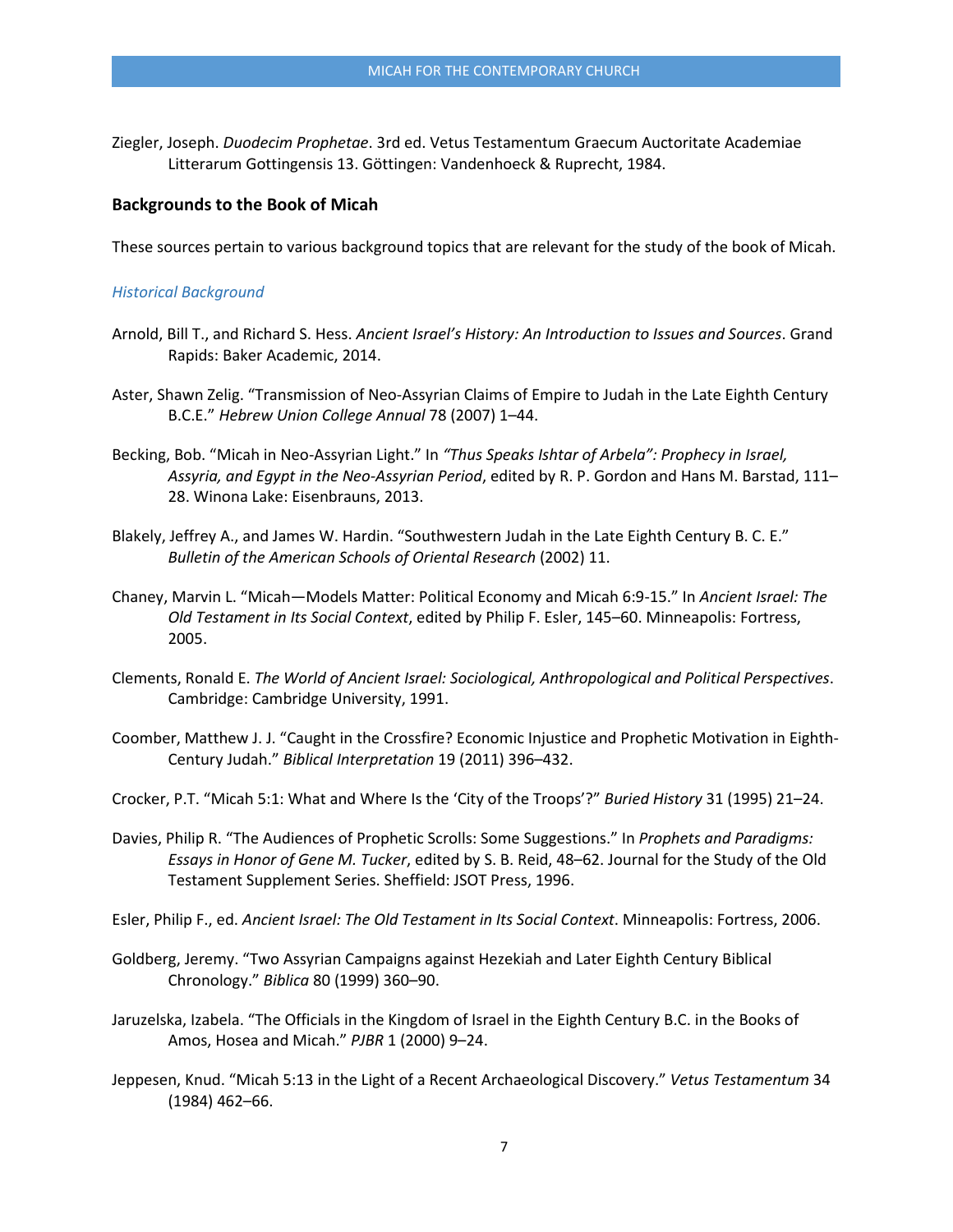- Leuchter, Mark. "The Cult at Kiriath Yearim: Implications from the Biblical Record." *Vetus Testamentum* 58 (2008) 526–43.
- Milgrom, Jacob. "The Nature and Extent of Idolatry in Eighth-Seventh Century Judah." *Hebrew Union College Annual* 69 (1998) 1–13.
- Na'aman, Nadav. "Dismissing the Myth of a Flood of Israelite Refugees in the Late Eighth Century BCE." *Zeitschrift für die alttestamentliche Wissenschaft* 126 (2014) 1–14.
- ———. "Historical and Chronological Notes on the Kingdoms of Israel and Judah in the Eighth Century B.C." *Vetus Testamentum* 36 (1986) 71–92.
- ———. "The Growth and Development of Judah and Jerusalem in the Eighth Century BCE : A Rejoinder." *Revue biblique* 116 (2009) 321–35.
- ———. "When and How Did Jerusalem Become a Great City? The Rise of Jerusalem as Judah's Premier City in the Eighth-Seventh Centuries B.C.E." *Bulletin of the American Schools of Oriental Research* 347 (2007) 21–56.
- Pixley, George V. "Micah—A Revolutionary." In *The Bible and the Politics of Exegesis: Essays in Honor of Norman K. Gottwald on His Sixty-Fifth Birthday*, edited by David Jobling et al., 53–60. Cleveland: Pilgrim, 1991.
- Premnath, D. N. *Eighth Century Prophets: A Social Analysis*. St. Louis: Chalice, no date.
- Reimer, David. "The Prophet Micah and Political Society." In *"Thus Speaks Ishtar of Arbela": Prophecy in Israel, Assyria, and Egypt in the Neo-Assyrian Period*, edited by R. P. Gordon and Hans M. Barstad, 203–24. Winona Lake: Eisenbrauns, 2013.
- Trotter, James M. "Reading the 'Prophetic Lawsuit' Genre in the Persian Period." In *The Book of the Twelve & the New Form Criticism*, edited by Mark J. Boda et al., 63–74. Ancient Near East Monographs 10. Atlanta: SBL Press, 2015.
- Uffenheimer, B. "Isaiah's and Micah's Approaches to Policy and History." In *Politics and Theopolitics in the Bible and Postbiblical Literature*, edited by Yair Hoffman et al., 176–88. The Library of Hebrew Bible/Old Testament Studies. London: T. & T. Clark, 1994.
- Vawter, Bruce. *Amos, Hosea, Micah, with an Introduction to Classical Prophecy*. Old Testament Message 7. Wilmington, DE: Michael Glazier, 1981.
- ———. "Were the Prophets Nabîs?" *Biblica* 66 (1985) 206–20.
- Wolff, Hans Walter. "Prophets and Institutions in the Old Testament." *Currents in Theology and Mission* 13 (1986) 5–12.

Young, Robb Andrew. *Hezekiah in History and Tradition*. VTSup. Leiden: Brill, 2012.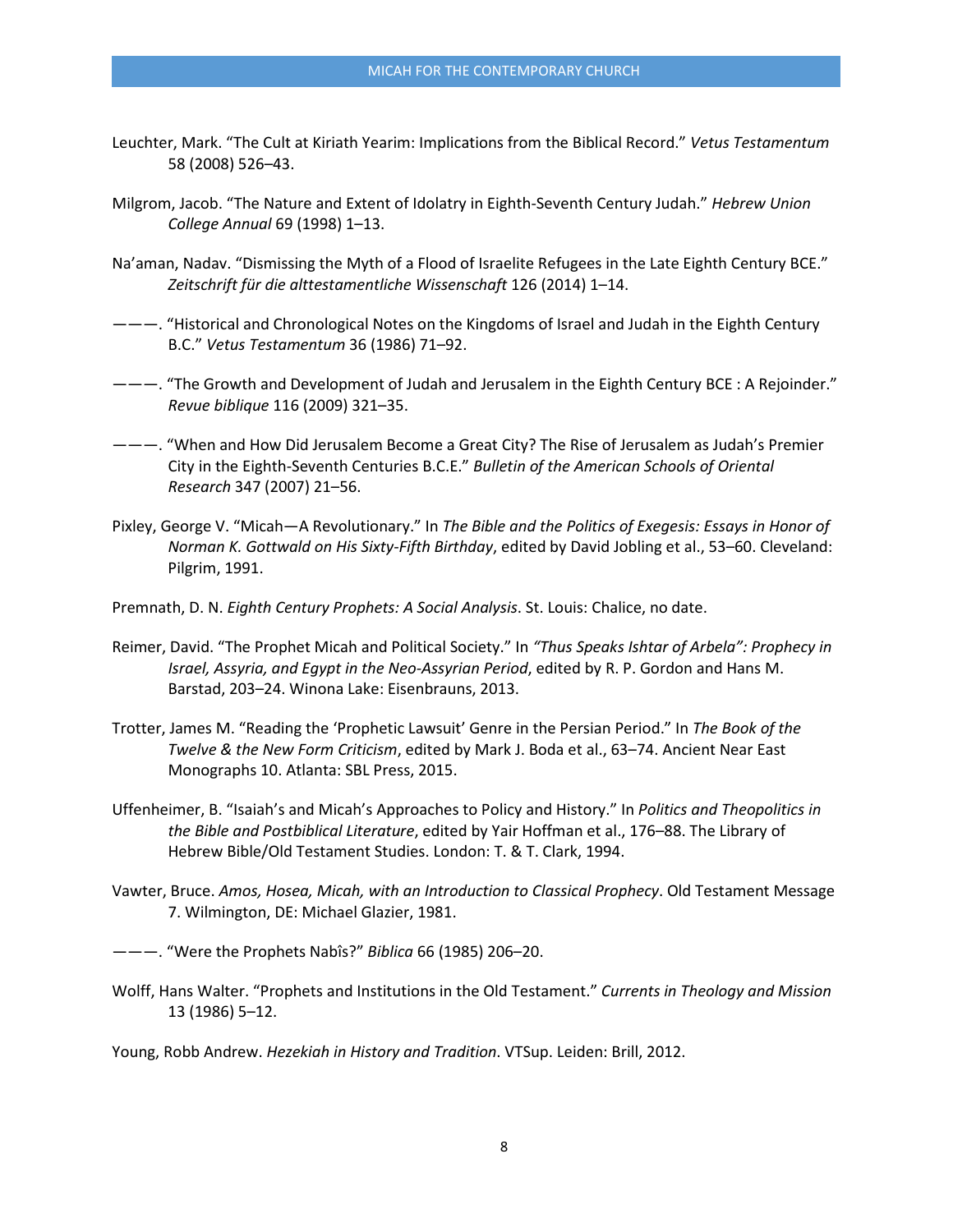Younger, K. Lawson Jr. "Assyrian Involvement in the Southern Levant at the End of the Eighth Century B.C.E." In *Jerusalem in Bible and Archaeology: The First Temple Period*, edited by Andrew G. Vaughn and Ann E. Killebrew, 235–63. SBL Symposium Series 18. Atlanta: SBL Press, 2003.

#### *The Book of the Twelve*

These sources pertain to the prophetic corpus within which Micah is situated.

#### *General Corpus*

- Albertz, Rainer, et al., eds. *Perspectives on the Formation of the Book of the Twelve: Methodological Foundations - Redactional Processes - Historical Insights*. Beihefte zur Zeitschrift für die alttestamentliche Wissenschaft 433. Berlin: De Gruyter, 2012.
- Bailey, Warner M. *Living in the Language of God: Wise Speaking in the Book of the Twelve*. Eugene: Wipf & Stock, 2017.
- Ben Zvi, Ehud, and James D. Nogalski. *Two Sides of a Coin: Juxtaposing Views on Interpreting the Book of the Twelve/the Twelve Prophetic Books*. Analecta Gorgiana 201. Piscataway, NJ: Gorgias, 2009.
- Boda, Mark J. "Babylon in the Book of the Twelve." *Hebrew Bible and Ancient Israel* 3 (2014) 225–48.
- ———, eds. *The Book of the Twelve and the New Form Criticism*. Ancient Near East Monographs 10. Atlanta: SBL Press, 2015.
- Bosman, J. P. "The Paradoxical Presence of Exodus 34: 6–7 in the Book of the Twelve." *Scriptura : Journal for Contextual Hermeneutics in Southern Africa* 87 (2004) 233–43.
- ———. "The Paradoxical Presence of Exodus 34:6–7 in the Book of the Twelve." *Scriptura* 87 (2004) 233–43.
- Collett, Donald C. "Prophetic Intentionality and the Book of the Twelve : A Study in the Hermeneutics of Prophecy." Dissertation, University of St. Andrews, 2007.
- Conrad, Edgar W. "The End of Prophecy and the Appearance of Angels/Messengers in the Book of the Twelve." *Journal for the Study of the Old Testament* 22 (March 1997) 65–79.
- Fuhr, Richard Alan, and Gary E. Yates. *The Message of the Twelve: Hearing the Voice of the Minor Prophets*. Nashville: B. & H. Academic, 2016.
- House, Paul R. *The Unity of the Twelve*. Journal for the Study of the Old Testament Supplement Series 97. Sheffield: Sheffield Academic, 1990.
- Hwang, Jerry. "'My Name Will Be Great Among the Nations': The Missio Dei in the Book of the Twelve." *Tyndale Bulletin* 65 (2014) 161–80.
- Jones, Barry A. *The Formation of the Book of the Twelve: A Study in Text and Canon*. SBL Dissertation Series 149. Atlanta: Scholars Press, 1995.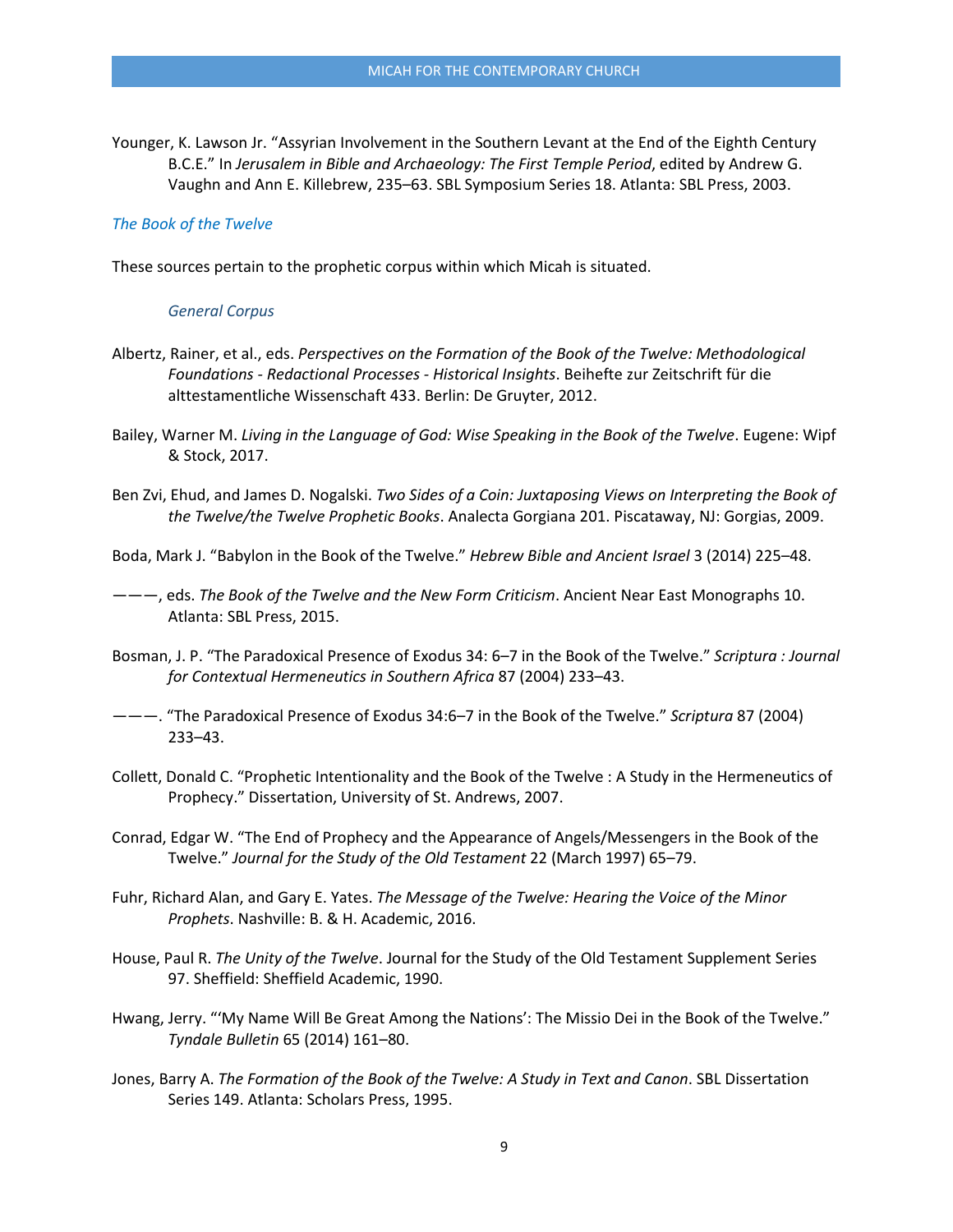- ———. "The One and the Many : A Strategy for Teaching the Twelve Prophets." *Perspectives in Religious Studies* 36 (2009) 303–19.
- LeCureux, Jason T. "Restored Hope? The Function of the Temple, Priest, and Cult as Restoration in the Book of the Twelve." *Journal for the Study of the Old Testament* 41 (2017) 493–510.
- ———. *The Thematic Unity of the Book of the Twelve*. Hebrew Bible Monographs 41. Sheffield: Sheffield Phoenix, 2012.
- Nogalski, James D. *Literary Precursors to the Book of the Twelve*. Beihefte zur Zeitschrift für die alttestamentliche Wissenschaft 217. Berlin: De Gruyter, 1993.
- ———. "Reading The Book Of The Twelve Theologically." *Interpretation: A Journal of Bible and Theology* 61 (April 2007) 115–22.
- ———. "Recurring Themes In The Book Of The Twelve: Creating Points Of Contact For A Theological Reading." *Interpretation: A Journal of Bible and Theology* 61 (April 2007) 125–36.
- ———. *Redactional Processes in the Book of the Twelve*. Beihefte zur Zeitschrift für die alttestamentliche Wissenschaft 218. Berlin: De Gruyter, 1993.
- ———. *The Book of the Twelve and Beyond: Collected Essays of James D. Nogalski*. Ancient Israel and its literature 29. Atlanta: SBL Press, 2017.
- Nogalski, James D., and Marvin A. Sweeney, eds. *Reading and Hearing The Book of the Twelve*. SBL Symposium Series. Atlanta: SBL Press, 2000.
- Petterson, Anthony R. "The Shape of the Davidic Hope across the Book of the Twelve." *Journal for the Study of the Old Testament* 35 (December 2010) 225–46.
- Redditt, Paul L., ed. *Thematic Threads in the Book of the Twelve*. Beihefte zur Zeitschrift für die alttestamentliche Wissenschaft 325. Berlin: de Gruyter, 2003.
- Shepherd, Michael B. *The Twelve Prophets in the New Testament*. Studies in Biblical Literature 140. New York: Peter Lang, 2011.
- Slavitt, David R., tran. *The Book of the Twelve Prophets*. Oxford: Oxford University Press, 2000.
- Tiemeyer, Lena-Sofia, and Jutta Krispenz, eds. *Priests and Cults in the Book of the Twelve*. Ancient Near East Monographs 14. Atlanta: SBL Press, 2016.
- Wenzel, Heiko, ed. *The Book of the Twelve an Anthology of Prophetic Books or the Result of Complex Redactional Processes?*. Göttingen: Vandenhoeck & Ruprecht, 2017.
- Yates, Gary E. "The Problem of Repentance and Relapse as a Unifying Theme in the Book of the Twelve." *Themelios* 41 (2016) 248–62.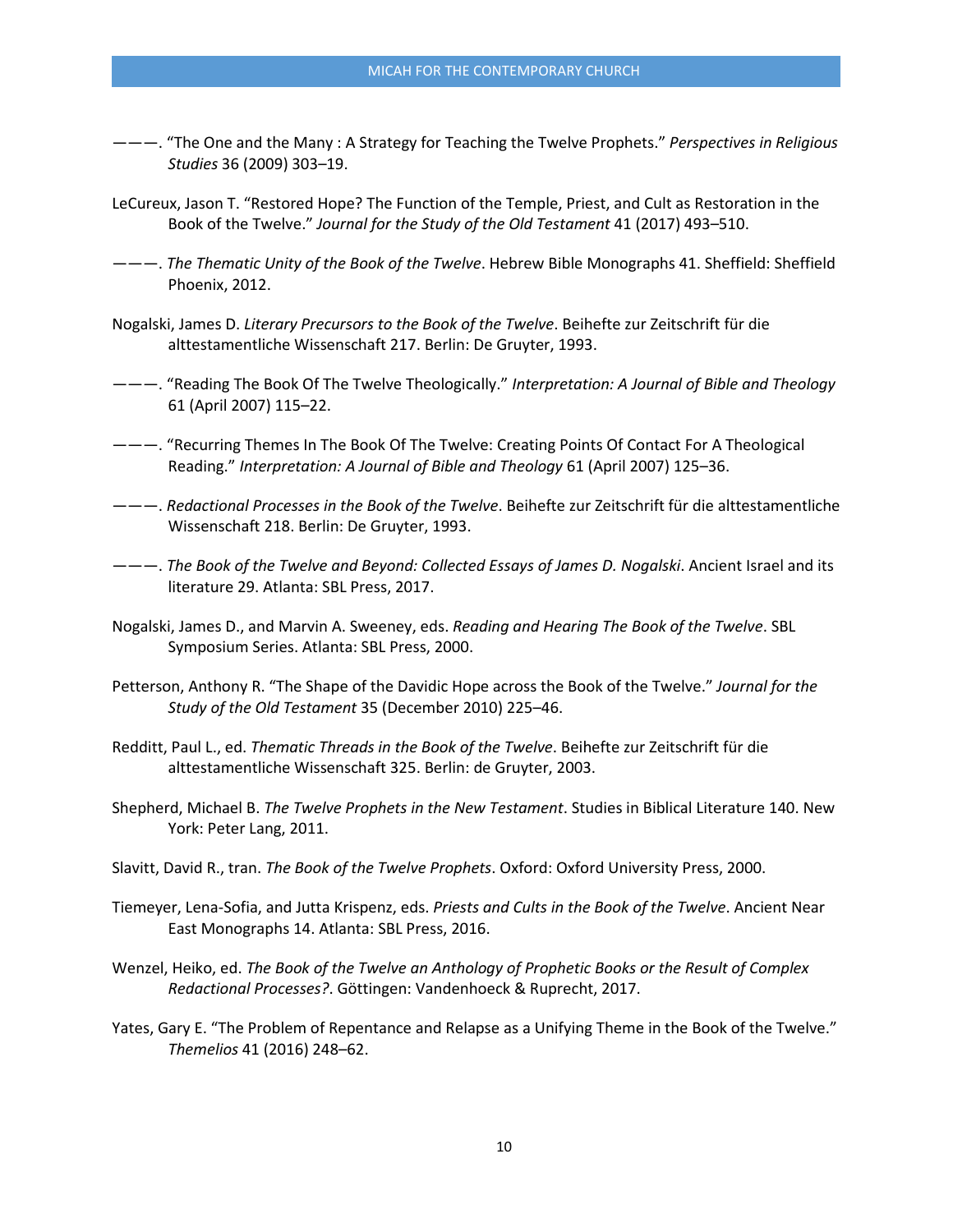#### *'The Day of the Lord': A Theme in the Twelve*

Bakon, Shimon. "The Day of the Lord." *Jewish Bible Quarterly* 38 (2010) 149–56.

- Bell, Robert D. "The Day of the Lord Theme in the Old Testament Prophets." *Biblical Viewpoint* 29 (1995) 43–56.
- Blaising, Craig A. "The Day of the Lord and the Seventieth Week of Daniel." *Bibliotheca Sacra* 169 (2012) 131–42.
- Blasing, Craig A. "The Day of the Lord : Theme and Pattern in Biblical Theology." *Bibliotheca Sacra* 169 (2012) 3–19.
- Boloje, Blessing Onoriode, and Alphonso Groenewald. "Malachi's Eschatological Day of Yhwh: Its Dual Roles of Cultic Restoration and Enactment of Social Justice (Mal 3:1–5; 3:16–4:6)." *Old Testament Essays* 27 (2014) 53–81.

Bulkeley, Tim. "The Book of Amos and the Day of Yahweh." *Colloquium* 45 (2013) 154–69.

- Cook, Joan E. "The Prophetic Message about the Day of the Lord." *Bible Today* 51 (2013) 11–17.
- Escobedo, Mario. "'I Will Gather the Nations': The Fate of the Nations on the Day of Yahweh in the Book of the Twelve." Dissertation, Baylor University, 2011.
- Fleming, Daniel E. "The Day of Yahweh in the Book of Amos : A Rhetorical Response to Ritual Expectation." *Revue biblique* 117 (2010) 20–38.
- Hoffman, Yair. "The Day of the Lord as a Concept and a Term in the Prophetic Literature." *Zeitschrift für die Alttestamentliche Wissenschaft* 93 (1981) 37–50.
- House, Paul R. "Endings as New Beginnings: Returning to the Lord, the Day of the Lord, and Renewal in the Book of the Twelve." In *Thematic Threads in the Book of the Twelve*, edited by Paul L. Redditt and Aaron Schart, 313–38. Beihefte zur Zeitschrift für die alttestamentliche Wissenschaft 325. Berlin: de Gruyter, 2012.

King, Greg A. "The Day of the Lord in Zephaniah." *Bibliotheca Sacra* 152 (1995) 16–32.

- Linville, James R. "The Day of Yahweh and the Mourning of the Priests in Joel." In *The Priests in the Prophets: The Portrayal of Priests, Prophets, and Other Religious Specialists in the Latter Prophets*, edited by Lester L. Grabbe and Alice Ogden Bellis, 98–114. The Library of Hebrew Bible/Old Testament Studies. London: T. & T. Clark, 2004.
- Mayhue, Richard L. "The Bible's Watchword: Day of the Lord." *The Master's Seminary Journal* 22 (2011) 65–88.
- Nogalski, James D. "The Day(s) of YHWH in the Book of the Twelve." In *Thematic Threads in the Book of the Twelve*, edited by Paul L. Redditt and Aaron Schart, 192–213. Beihefte zur Zeitschrift für die alttestamentliche Wissenschaft 325. Berlin: de Gruyter, 2012.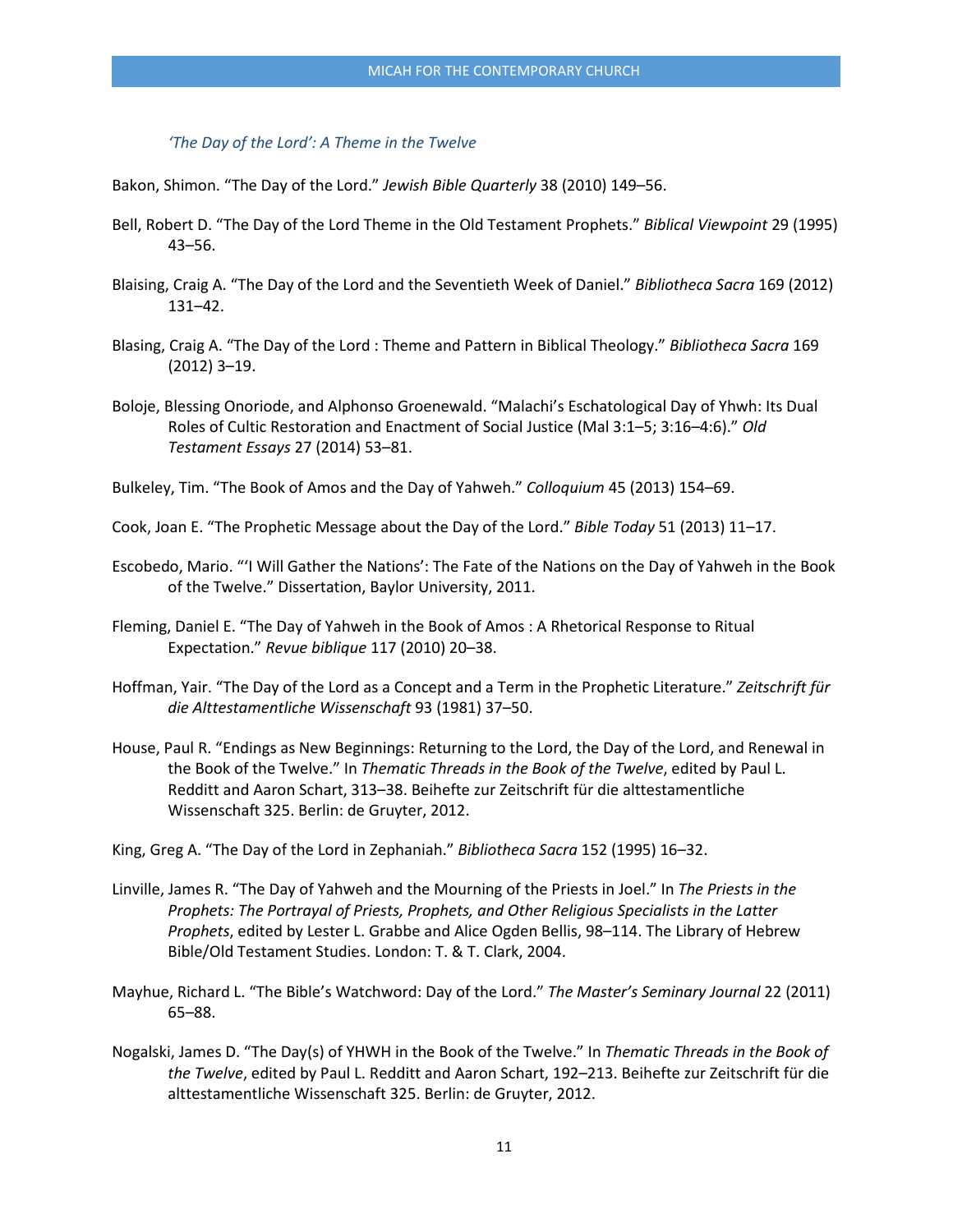- Pikor, Wojciech. "The Motif of God's Wrath in Zephaniah's Prophecy About the Day of Yahweh." *Biblical Annals* 4 (2014) 43–55.
- Rendtorff, Rolf. "Alas for the Day: The 'Day of the Lord' in the Book of the Twelve." In *God in the Fray: A Tribute to Walter Brueggemann*, edited by Walter Brueggemann et al. Minneapolis: Fortress, 1998.

Rozenboim, Daniela. "The Origins of the Expectation of Yahweh's Day." *Beit Mikra* 52 (2007) 61–79.

- Wendland, Ernst. "Obadiah's Vision of `The Day of the Lord': On the Importance of Rhetoric in the Biblical Text and in Bible Translation." *Journal of Translation and Textlinguistics* 7 (1996) 54–86.
- Werse, Nicholas R. "Obadiah's 'Day of the Lord': A Semiotic Reading." *Journal for the Study of the Old Testament* 38 (2013) 109–24.

### *Micah Among the Twelve*

- Ben Zvi, Ehud. "A Deuteronomistic Redaction In/Among the `Twelve'?: A Contribution from the Standpoint of the Books of Micah, Zephaniah and Obadiah." In *Those Elusive Deuteronomists*, edited by Linda S. Schearing and Steven L. McKenzie, 232–61. Journal for the Study of the Old Testament Supplement Series 268. Sheffield: Sheffield Academic, 1999.
- Biddle, Mark E. "Dominion Comes to Jerusalem : An Examination of Developments in the Kingship and Zion Traditions as Reflected in the Book of the Twelve with Particular Attention to Micah 4–5." In *Perspectives on the Formation of the Book of the Twelve: Methodological Foundations - Redactional Processes - Historical Insights*, edited by Rainer Albertz et al., 253–67. Beihefte zur Zeitschrift für die alttestamentliche Wissenschaft 433. Berlin: De Gruyter, 2012.
- ———. "'Israel' and 'Jacob' in the Book of Micah: Micah in the Context of the Twelve." In *Reading and Hearing The Book of the Twelve*, edited by James D. Nogalski and Marvin A. Sweeney, 146–65. SBL Symposium Series. Atlanta: SBL Press, 2000.
- Cuffey, Kenneth H. "Remnant, Redactor, and Biblical Theologian: A Comparative Study of Coherence in Micah and the Twelve." In *Reading and Hearing The Book of the Twelve*, edited by James D. Nogalski and Marvin A. Sweeney, 185–208. SBL Symposium Series. Atlanta: SBL Press, 2000.
- Jeppesen, Knud. "'Because of You!': An Essay about the Centre of the Book of the Twelve." In *In Search of True Wisdom: Essays in Old Testament Interpretation in Honour of Ronald E. Clements*, edited by Edward Ball, 196–210. Journal for the Study of the Old Testament Supplement Series 300. London: T. & T. Clark, 1999.

Kessler, Rainer. "Micha : Die Mitte Des Zwölfprophetenbuches." *Bibel und Kirche* 68 (2013) 20–24.

- ———. "Micha : Die Mitte Des Zwölfprophetenbuches." *Bibel und Kirche* 68 (2013) 20–24.
- Zapff, Burkard M. "The Book of Micah—the Theological Center of the Book of the Twelve?" In *Perspectives on the Formation of the Book of the Twelve: Methodological Foundations -*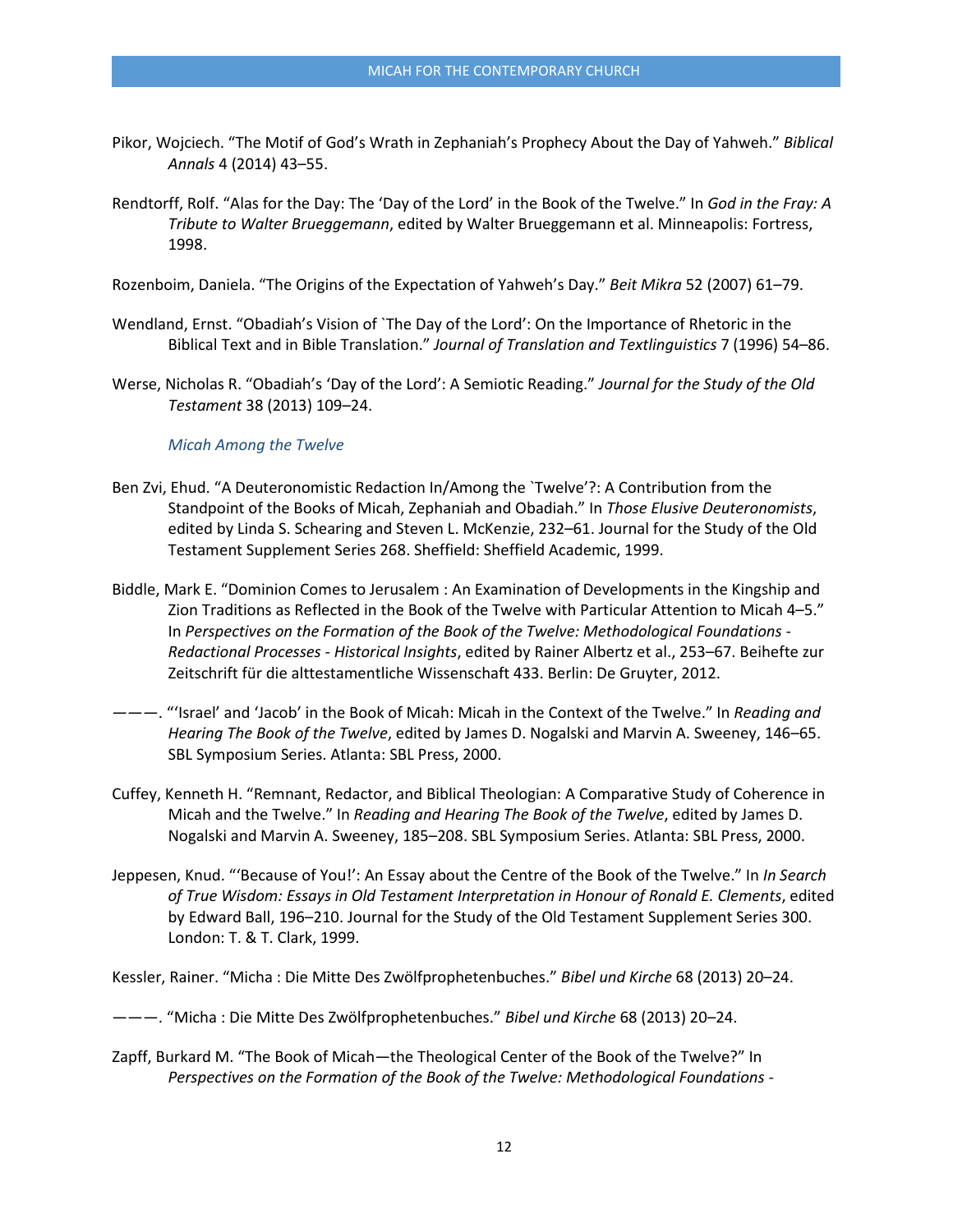*Redactional Processes - Historical Insights*, edited by Rainer Albertz et al., 129–46. Beihefte zur Zeitschrift für die alttestamentliche Wissenschaft 433. Berlin: De Gruyter, 2012.

———. "The Perspective on the Nations in the Book of Micah as a 'Systematization' of the Nations' Role in Joel, Jonah, and Nahum? Reflections on a Context-Oriented Exegesis in the Book of the Twelve." In *Thematic Threads in the Book of the Twelve*, edited by Paul L. Redditt and Aaron Schart. Beihefte zur Zeitschrift für die alttestamentliche Wissenschaft 325. Berlin: De Gruyter, 2012.

*Literary and Canonical Backgrounds and Themes*

- Biddle, Mark. "Obadiah-Jonah-Micah in Canonical Context : The Nature of Prophetic Literature and Hermeneutics." *Interpretation* 61 (2007) 154–66.
- Chapman, Stephen B. *The Law and the Prophets: A Study in Old Testament Canon Formation*. Forschungen zum Alten Testament 27. Tübingen: Mohr Siebeck, 2000.
- Chisholm, Robert B. Jr. "Wordplay in the Eighth-Century Prophets." *Bibliotheca Sacra* 144 (1987) 44–52.
- Conrad, Edgar W., ed. *Reading the Latter Prophets: Toward a New Canonical Criticism*. Journal for the Study of the Old Testament Supplement Series. London: T. & T. Clark, 2004.
- Cook, Joan E. *Hear, O Heavens and Listen, O Earth: An Introduction to the Prophets*. Collegeville: Liturgical, 2006.
- Gignilliat, Mark S. "Who Is a God Like You? Refracting One God in Jonah, Micah and Nahum." In *Monotheism in Late Prophetic and Early Apocalyptic Literature*, edited by Nathan MacDonald and Ken Brown, 57–72. Forschungen zum Alten Testament 72. Tübingen: Mohr Siebeck, 2014.
- Gitay, Yehoshua. "Isaiah and Micah : Two Modes of Prophetic Presentation." In *Relating to the Text: Interdisciplinary and Form-Critical Insights on the Bible*, edited by Timothy Sandoval and Carleen Mandolfo, 131–40. London: T. & T. Clark, 2003.
- Hwang, Jerry. "The Unholy Trio of Money, Sex, and Power in Israel's 8th-Century BCE Prophets." *Jian Dao* 41 (2014) 183–207.
- Kelle, Brad E. "The Phenomenon of Israelite Prophecy in Contemporary Scholarship." *Currents in Biblical Research* 12 (June 2014) 275–320.
- Macdonald, Nathan, and Ken Brown, eds. *Monotheism in Late Prophetic and Early Apocalyptic Literature*. Forschungen zum Alten Testament 72. Tübingen: Mohr Siebeck, 2014.
- McEntire, Mark H. *A Chorus of Prophetic Voices: Introducing the Prophetic Literature of Ancient Israel*. Louisville: Westminster John Knox, 2015.
- Nihan, Christophe. "The 'Prophets' as Scriptural Collection and Scriptural Prophecy During the Second Temple Period." In *Writing the Bible: Scribes, Scribalism and Script*, edited by Thomas Römer and Philip R. Davies, 67–85. London: Routledge, 2016.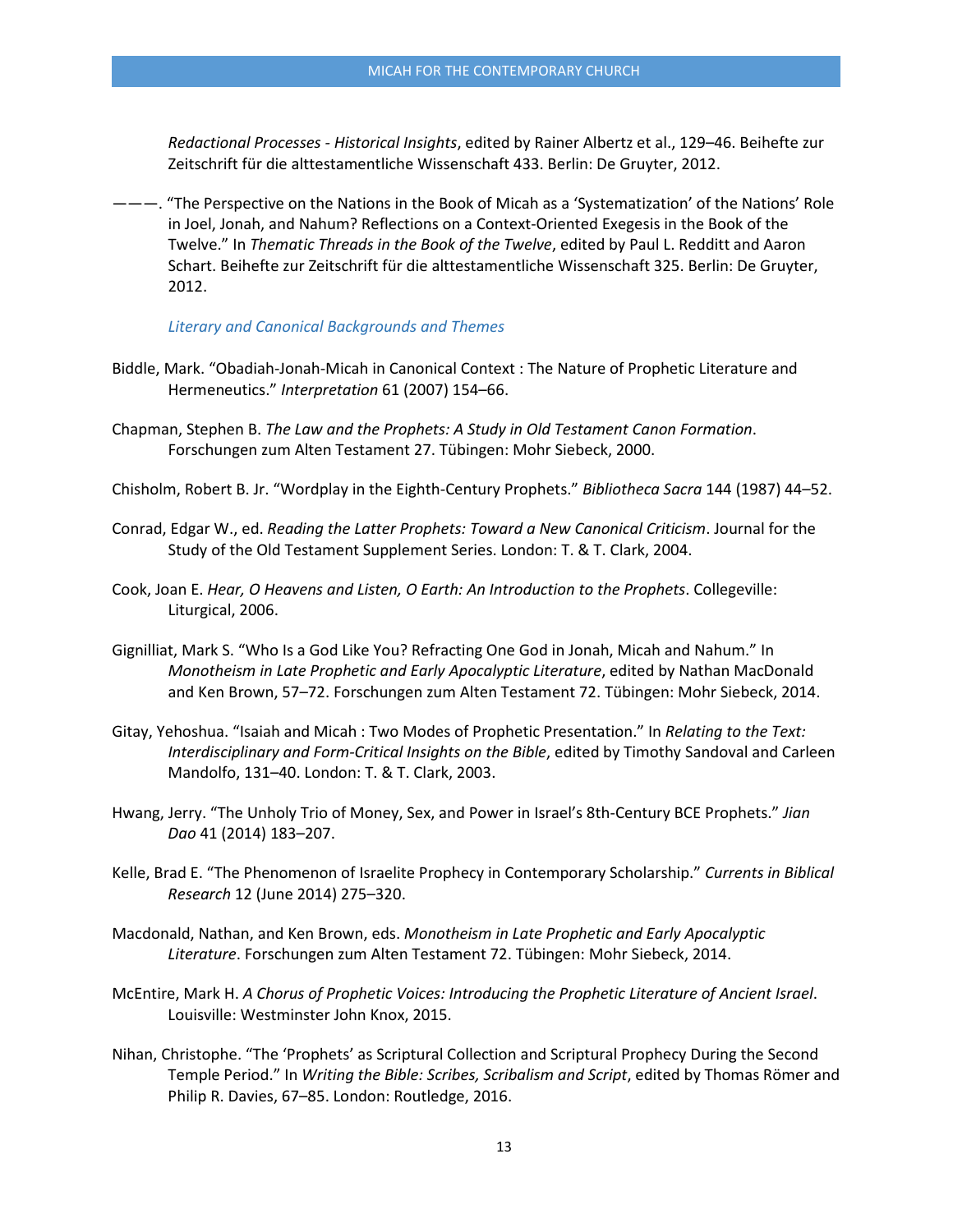Otto, Randall E. "The Prophets and Their Perspective." *Catholic Biblical Quarterly* 63 (2001) 219–40.

- Pyper, Hugh S. "'Whose Prophecy Is It Anyway': What Micah 3:12 Is Doing in Jeremiah 26." In *Far from Minimal: Celebrating the Work and Influence of Philip R. Davies*, edited by Philip R. Davies et al., 365–77. Library of Hebrew Bible/Old Testament Studies 484. London: T. & T. Clark, 2012.
- Redditt, Paul L. *Introduction to the Prophets*. Grand Rapids: Eerdmans, 2008.
- Seitz, Christopher R. *Prophecy and Hermeneutics: Toward a New Introduction to the Prophets*. Grand Rapids: Baker Academic, 2007.
- Stulman, Louis, and Hyun Chul Paul Kim. *You Are My People: An Introduction to Prophetic Literature*. Nashville: Abingdon, 2010.
- Sweeney, Marvin A. *Reading Prophetic Books: Form, Intertexuality, and Reception in Prophetic and Post-Biblical Literature*. Forschungen zum Alten Testament 89. Tübingen: Mohr Siebeck, 2014.
- Troxel, Ronald L. *Prophetic Literature: From Oracles to Books*. Malden, MA: Wiley-Blackwell, 2012.
- Williamson, H.G.M. "Judah as Israel in Eighth-Century Prophecy." In *A God of Faithfulness: Essays in Honour of J. Gordon Mcconville on His 60th Birthday*, edited by J. G. McConville et al. The Library of Hebrew Bible/Old Testament Studies 538. London: T. & T. Clark, 2011.

#### *Messianic Expectation*

- Barnes, Colin. "In What Sense Was the First Coming of Jesus Messianic?: An Examination of Micah 2:12– 13." *Evangelical Review of Theology* 38 (2014) 214–30.
- Harris, S. "Why Are There Shepherds in the Lukan Birth Narrative?" *Colloquium* 44 (2012) 17–30.
- Johnston, Gordon H., et al. *Jesus the Messiah : Tracing the Promises, Expectations, and Coming of Israel's King*. Grand Rapids: Kregel, 2012.
- Klein, Ralph W. "Christology and Incarnation: Fulfillment and Radical Reinterpretation of the Old Testament Prophets." *Ex Auditu* 7 (1991) 9–17.
- Leventhal, Barry R. "Why I Believe Jesus Is the Promised Messiah." In *Why I Am a Christian: Leading Thinkers Explain Why They Believe*, 205–21. Grand Rapids: Baker, 2001.
- Lust, Johan. "Mic 5:1–3 in Qumran and in the New Testament, and Messianism in the Septuagint." In *The Scriptures in the Gospels*, edited by Christopher M. Tuckett, 65–88. Bibliotheca Ephemeridum Theologicarum Lovaniensium 131. Leuven: Leuven University Press, 1997.
- Rose, Wolter. "Messianic Expectations in the Old Testament." *In die Skriflig* 35 (2001) 275–88.
- Weinfeld, Moshe. "The Roots of the Messianic Idea." In *Mythology and Mythologies: Methodological Approaches to Intercultural Influences : Proceedings of the Second Annual Symposium of the Assyrian and Babylonian Intellectual Heritage Project Held in Paris, France, Oct. 4–7, 1999*,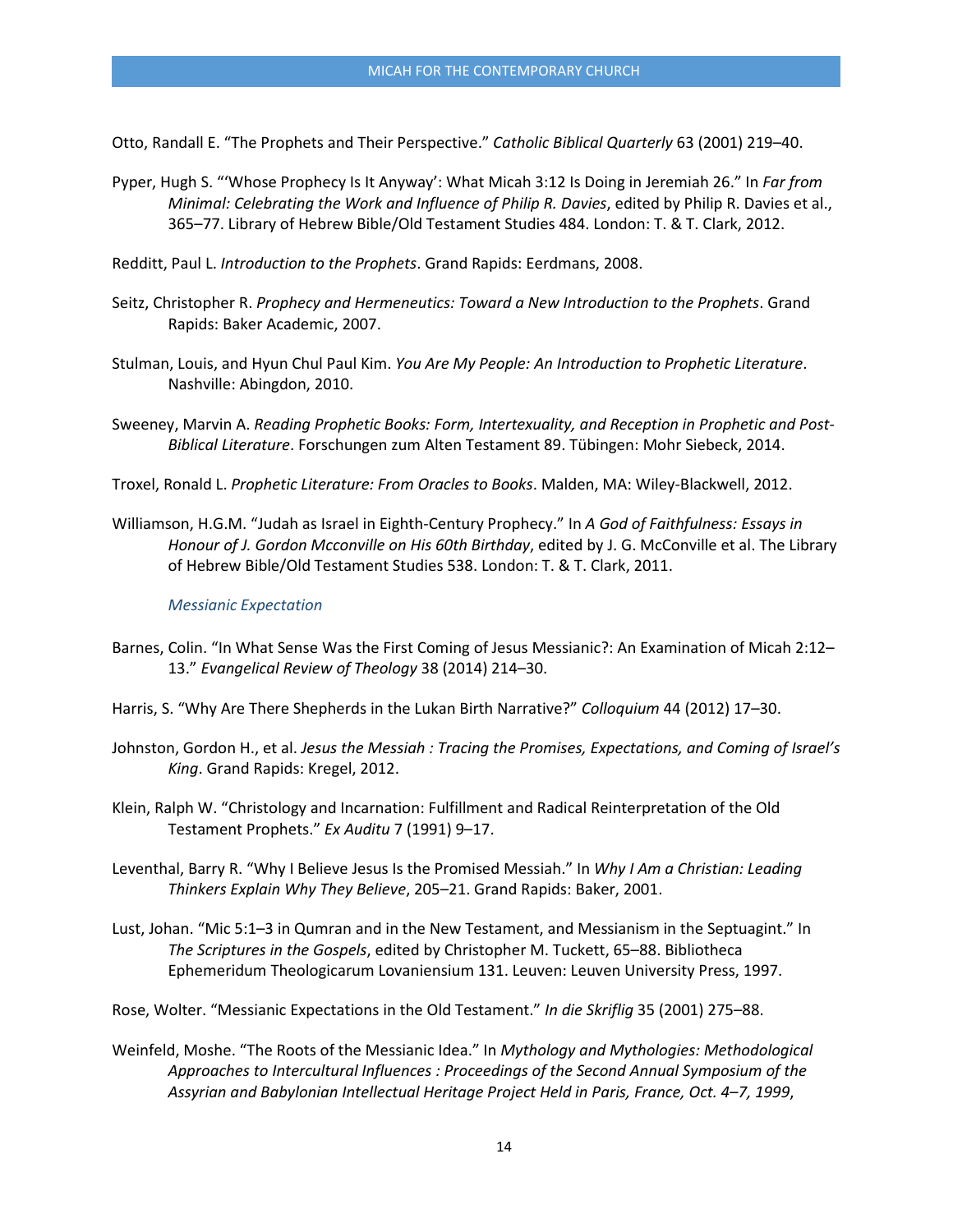edited by Robert McCray Whiting, 279–87. Melammu Symposia 2. Helsinki: Neo-Assyrian Text Corpus Project, 2001.

Wimmer, Joseph E. "Isaiah's Messianism." *Bible Today* 35 (1997) 216–21.

#### **The Book of Micah**

### *Composition Background*

- Andersen, Francis I. "The Poetic Properties of Prophetic Discourse in the Book of Micah." In *Biblical Hebrew and Discourse Linguistics*, edited by Robert D. Bergen, 520–28. Winona Lake: Eisenbrauns, 1994.
- Bietenhard, Sophia. "Micah: Call for Justice—Hope for All." In *Feminist Biblical Interpretation: A Compendium of Critical Commentary on the Books of the Bible and Related Literature*, edited by Luise Schottroff and Marie-Therese Wacker, 421–32. Grand Rapids: Eerdmans, 2012.
- Clements, Ronald E. "Prophecy Interpreted: Intertextuality and Theodicy, A Case Study of Jeremiah 26:16–24." In *Uprooting and Planting: Essays on Jeremiah for Leslie Allen*, edited by John Goldingay, 32–44. The Library of Hebrew Bible/Old Testament Studies 459. London: T. & T. Clark, 2007.
- Cook, Stephen L. "Micah's Deuteronomistic Redaction and the Deuteronomists' Identity." In *Those Elusive Deuteronomists*, edited by Linda S. Schearing and Steven L. McKenzie, 216–31. Journal for the Study of the Old Testament Supplement Series 268. Sheffield: Sheffield Academic, 1999.
- Cuffey, Kenneth Hugh. *The Literary Coherence of the Book of Micah: Remnant, Restoration, and Promise*. London: T. & T. Clark, 2015.
- Hagstrom, David G. *The Coherence of the Book of Micah: A Literary Analysis*. Society of Biblical Literature Dissertation Series 89. Atlanta: Scholars Press, 1988.
- Jacobs, Mignon R. "Bridging the Times: Trends in Micah Studies since 1985." *Currents in Biblical Research* 4 (June 2006) 293–329.
- ———. *The Conceptual Coherence of the Book of Micah*. The Library of Hebrew Bible/Old Testament Studies. Sheffield: Sheffield Academic, 2001.
- Jeppesen, Knud. "How the Book of Micah Lost Its Integrity: Outline of the History of the Criticism of the Book of Micah with Emphasis on the 19th Cent." *Studia Theologica* 33 (1979) 101–31.
- Lescow, Theodor. "Zur Komposition Des Buches Micha." *Scandinavian Journal of the Old Testament* 9 (1995) 200–22.
- Sieges, Anna. "The Formation of Mic 1–3: From the Eighth Century to the Exile." Dissertation, Baylor University, 2016.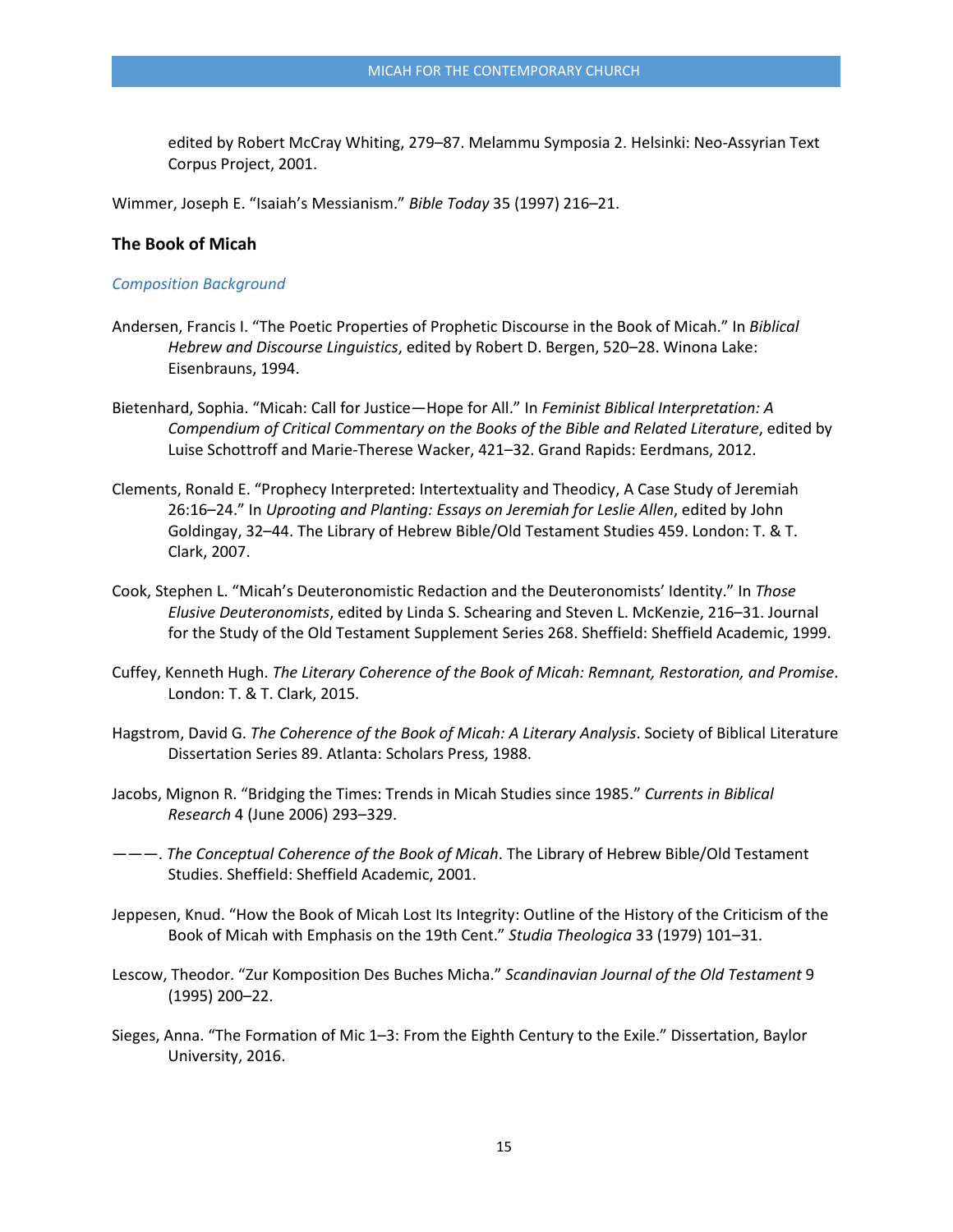- Stansell, G. *Micah and Isaiah: A Form and Tradition Historical Comparison*. SBL Disserttation Series 85. Atlanta: Scholars Press, 1981.
- Sweeney, Marvin A. "Micah's Debate with Isaiah." In *Form and Intertextuality in Prophetic and Apocalyptic Literature*, 210–21. Forschungen zum Alten Testament 45. Tubingen: Mohr Siebeck, 2005.
- Zapff, Burkard M. "Why Is Micah Similar to Isaiah?" *Zeitschrift für die Alttestamentliche Wissenschaft* 129 (2017) 536–54.

*General Commentaries* 

These resources are the major commentaries available on the book of Micah.

- Allen, Leslie C. *The Books of Joel, Obadiah, Jonah, and Micah*. Rev. ed. The New International Commentary on the Old Testament. Grand Rapids: Eerdmans, 1976.
- Andersen, Francis I., and David Noel Freedman, eds. *Micah: A New Translation with Introduction and Commentary*. The Anchor Bible 24. New York: Doubleday, 2000.
- Anderson, Bernhard W. *The Eighth Century Prophets: Amos, Hosea, Isaiah, Micah*. Eugene: Wipf & Stock, 2003.
- Ben Zvi, Ehud. *Micah*. Forms of the Old Testament Literature 21b. Grand Rapids: Eerdmans, 2000.
- Cheyne, T. K. *Micah, with Notes and Introduction*. The Cambridge Bible for Schools and Colleges. Cambridge: Cambridge University Press, 1889.
- Glenny, W. Edward. *Micah: A Commentary Based on Micah in Codex Vaticanus*. Septuagint Commentary Series. Leiden: Brill, 2015.
- Hillers, Delbert R. *Micah: A Commentary on the Book of the Prophet Micah*. Hermeneia 33. Minneapolis: Fortress, 1984.
- Limburg, James. *Hosea–Micah*. Interpretation. 1988. Reprint, Louisville: Westminster John Knox, 2011.
- Margolis, Max Leopold. *Micah*. Holy Scriptures with Commentary. Philadelphia: Jewish Publication Society of America, 1908.
- Mays, James Luther. *Micah: A Commentary*. The Old Testament Library. Philadelphia: Westminster, 1976.
- McKane, William. *Micah: Introduction and Commentary*. London: Bloomsbury Publishing, 1998.
- McKeating, Henry. *The Books of Amos, Hosea, Micah*. Cambridge Bible Commentaries 15. Cambridge: Cambridge University Press, 1971.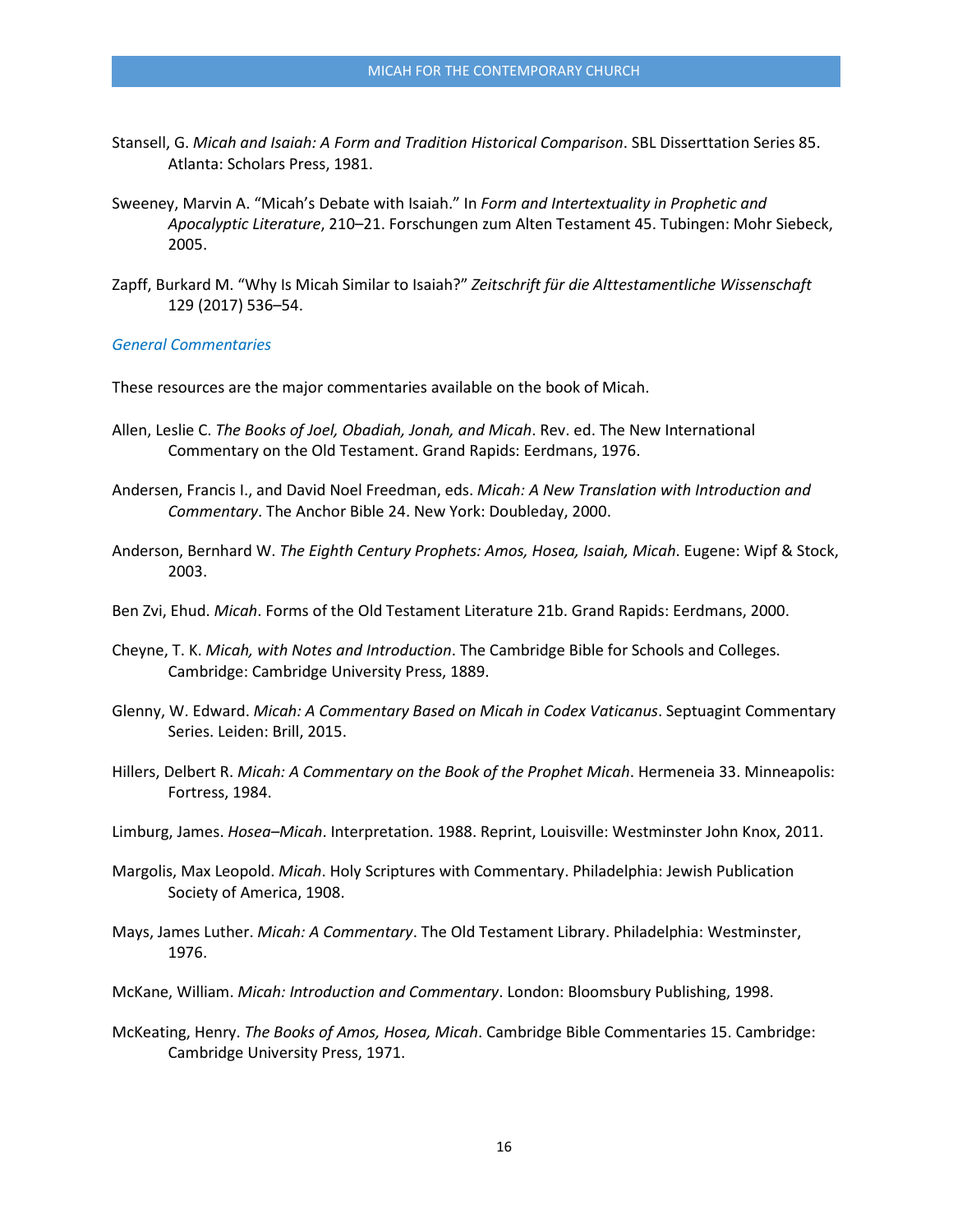Nogalski, James D. *The Book of the Twelve: Micah–Malachi*. Smyth & Helwys Bible Commentary. Macon, GA: Smyth & Helwys, 2011.

O'Brien, Julia M. *Micah*. Wisdom Commentary 37. Collegeville, MN: Liturgical, 2015.

Smith, Ralph L. *Micah-Malachi*. Word Biblical Commentary 32. Waco: Word, 1984.

Waltke, Bruce K. *A Commentary on Micah*. Grand Rapids: Eerdmans, 2007.

Wolff, Hans Walter. *Micah: A Commentary*. Minneapolis: Fortress, 1990.

———. *Micah the Prophet*. Philadelphia: Fortress, 1981.

### *Homiletic Aids*

Aaron, Charles L. *Preaching Hosea, Amos & Micah*. Preaching Classic Texts. St. Louis: Chalice, 2005.

- Achtemeier, Elizabeth. *Preaching from the Minor Prophets: Texts and Sermon Suggestions*. Grand Rapids: Eerdmans, 1998.
- Pierce, Timothy M. "Micah as a Case Study for Preaching and Teaching the Prophets." *Southwestern Journal of Theology* 46 (2003) 77–94.
- Snaith, Norman Henry. *Amos, Hosea and Micah*. Epworth Preacher's Commentaries. London: Epworth, 1956.

#### *Theological Commentaries*

- Alfaro, Juan I. *Justice and Loyalty: A Commentary on the Book of Micah*. International Theological Commentary. Grand Rapids: Eerdmans, 1989.
- Jenson, Philip Peter. *Obadiah, Jonah, Micah: A Theological Commentary*. The Library of Hebrew Bible/Old Testament Studies. London: T. & T. Clark, 2009.
- Mason, Rex. *Micah, Nahum and Obadiah*. T. & T. Clark Study Guides. T. & T. Clark, 2004.

Theological and Thematic Studies on the Book of Micah

- Becking, Bob. "Religious Polemics in the Book of Micah." In *New Perspectives on Old Testament Prophecy and History: Essays in Honour of Hans M. Barstad*, edited by Rannfrid I. Thelle et al., 74–89. Leiden: Brill, 2015.
- Candelaria, Michael. "Justice: Extrapolations from the Concept Mishpat in the Book of Micah." *Apuntes* 3 (1983) 75–82.
- Carroll R., M. Daniel. "A Passion for Justice and the Conflicted Self: Lessons from the Book of Micah." *Journal of Psychology and Christianity* 25 (2006) 169–76.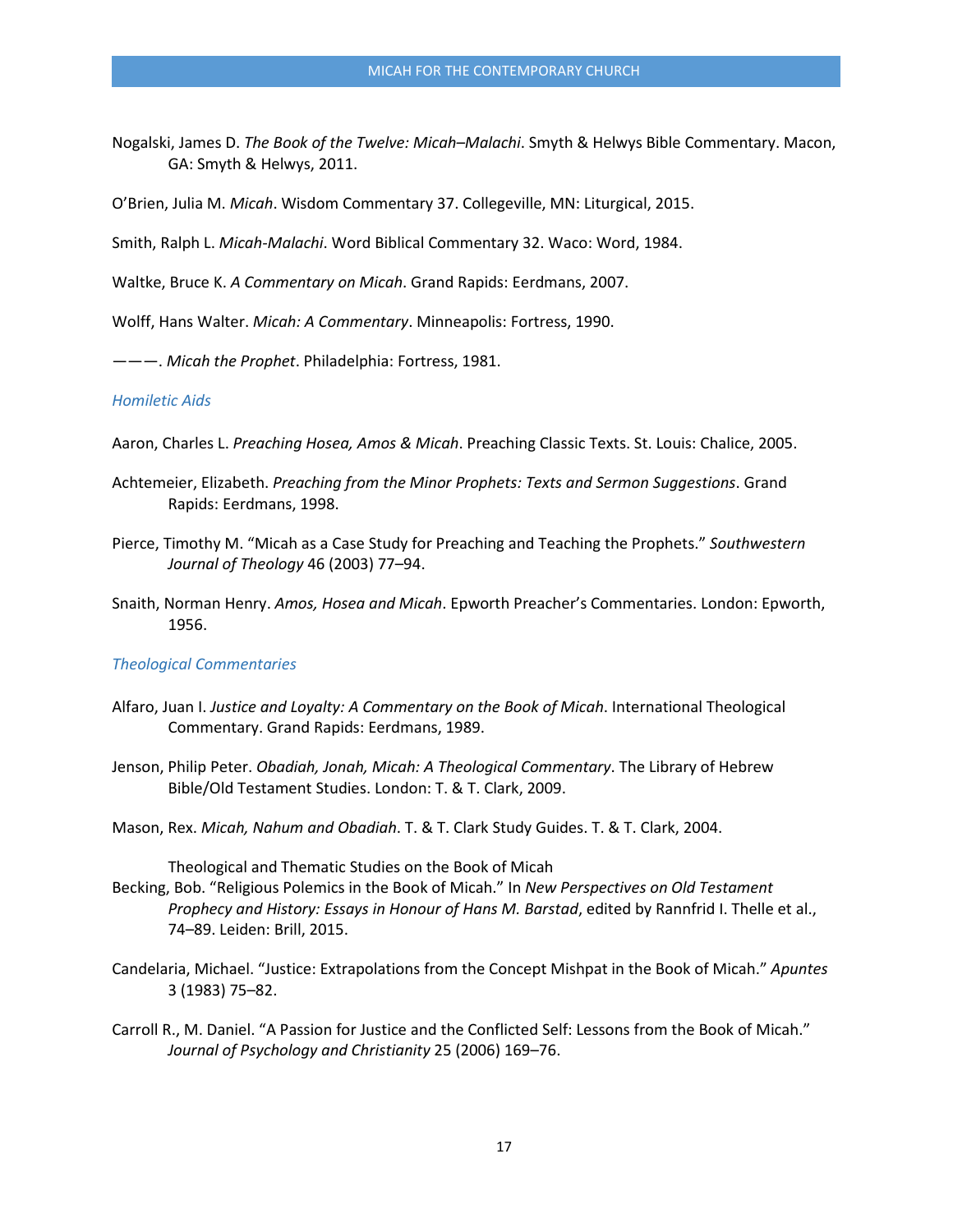Cruz, Juan. *"Who Is Like Yahweh?": A Study of Divine Metaphors in the Book of Micah*. Forschungen zur Religion und Literatur des Alten und Neuen Testaments 263. Göttingen: Vandenhoeck & Ruprecht, 2016.

Dempsey, Carol J. "Economic Injustice in Micah." *Bible Today* 32 (1994) 272–76.

- Kapelrud, Arvid S. "Eschatology in the Book of Micah." *Vetus Testamentum* 11 (1961) 392–405.
- Marrs, Rick R. "'Back to the Future': Zion in the Book of Micah." In *David and Zion: Biblical Studies in Honor of J. J. M. Roberts*, edited by Bernard F. Batto and Kathryn L. Roberts, 77–96. Winona Lake: Eisenbrauns, 2004.
- de Moor, Johannes C. "Jerusalem: Nightmare and Daydream in Micah." In *Open-Mindedness in the Bible: A Volume of Studies in Honour of Bob Becking*, edited by Lester L. Grabbe and Marjo C. A. Korpel, 191–213. The Library of Hebrew Bible/Old Testament Studies 616. London: Bloomsbury T. & T. Clark, 2015.
- Roberts, J. J. M. "The End of War in the Zion Tradition: The Imperialistic Background of an Old Testament Vision of World Wide Peace." *Horizons in Biblical Theology* 26 (2004) 2–23.
- Vargon, Shmuel. "The Prayer for the Restoration of the Israelite Kingdom in the Book of Micah: Literary Analysis and Historical Background." In *Homeland and Exile: Biblical and Ancient Near Eastern Studies in Honour of Bustenay Oded*, edited by Gershon Galil et al., 597–618. Vetus Testamentum Supplements Series 130. Leiden: Brill, 2009.
- Wood, Joyce Rilett. "Speech and Action in Micah's Prophecy." *Catholic Biblical Quarterly* 62 (2000) 645– 62.

### **Hermeneutical and Exegetical Studies on Micah**

These resources contain research pertaining to specific passages and pericopes within the book of Micah.

### *Micah 1*

- Baruchi-Unna, Amitai. "Do Not Weep in Bethel: An Emendation Suggested for Micah i 10." *Vetus Testamentum* 58 (September 2008) 628–32.
- Beal, Timothy K. "The System and the Speaking Subject in the Hebrew Bible: Reading for Divine Abjection." *Biblical Interpretation* 2 (1994) 171–89.
- Ben Zvi, Ehud. "Micah 1.2–16: Observations and Possible Implications." *Journal for the Study of the Old Testament* 77 (1998) 103–20.
- Dempsey, Carol J. "Micah 1:1–16 and 7:1–10: A Poet's Cry of the Heart in the Midst of Tragic Vision." In *Why? ... How Long? Studies on Voice(s) of Lamentation Rooted in Biblical Hebrew Poetry*, edited by Leann Snow Flesher et al., 36–48. The Library of Hebrew Bible/Old Testament Studies. London: Bloomsbury T. & T. Clark, 2014.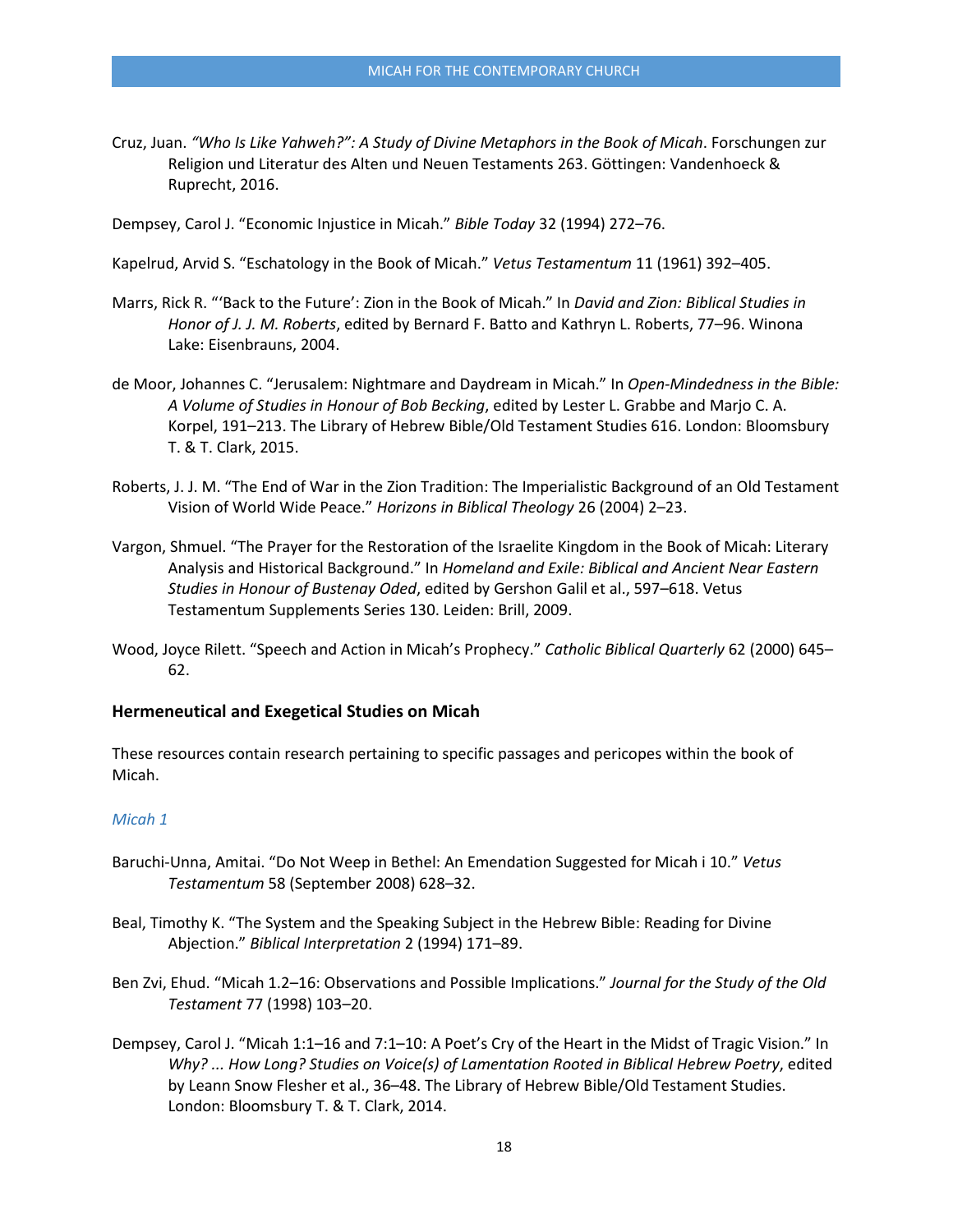- Demsky, Aharon. "The Houses of Achzib: A Critical Note on Micah 1:14b." *Israel Exploration Journal* 16 (1966) 211–15.
- Jinbachian, Manuel. "A Comparison of Micah 1 in the MT, the LXX, and Key Ancient Versions in Light of the Discoveries in the Judean Desert." In *Celebrating the Dead Sea Scrolls: A Canadian Collection*, edited by Peter W. Flint et al. Early Judaism and its Literature 30. Leiden: Brill, 2012.

McKane, William. "Micah 1,2–7." *Zeitschrift für die alttestamentliche Wissenschaft* 107 (1995) 420–34.

- de Moor, Johannes C. "Micah 1: A Structural Approach." In *The Structural Analysis of Biblical and Canaanite Poetry*, edited by Willem van der Meer and Johannes C. de Moor, 172–85. Journal for the study of the Old Testament 74. Sheffield: JSOT Press, 1988.
- Na'aman, Nadav. "'The House-of-No-Shade Shall Take Away Its Tax from You' (Micah I 11)." *Vetus Testamentum* 45 (1995) 516–27.

Niesiolowski-Spanò, Lukasz. "Where Should One Look for Gideon's Ophra?." *Biblica* 86 (2005) 478–93.

Petrotta, Anthony J. *Lexis Ludens: Wordplay and the Book of Micah*. American University Studies Series VII: Theology and Religion. New York: Lang, 1991.

Shaw, Charles S. "Micah 1:10-16 Reconsidered." *Journal of Biblical Literature* 106 (1987) 223–29.

- Smith-Christopher, Daniel L. "On the Pleasures of Prophetic Judgment: Reading Micah 1:6 and 3:12 with Stokely Carmichael." In *Aesthetics of Violence in the Prophets*, edited by Chris Franke and Julia M. O'Brien, 72–87. The Library of Hebrew Bible/Old Testament Studies. London: T. & T. Clark, 2009.
- Suriano, Matthew. "A Place in the Dust: Text, Topography and a Toponymic Note on Micah 1:10-12a." *Vetus Testamentum* 60 (2010) 433–46.
- Wagenaar, Jan A. "The Hillside of Samaria: Interpretation and Meaning of Micah 1:6." *Biblische Notizen* 85 (1996) 26–30.

Watson, Wilfred G.E. "Allusion, Irony and Wordplay in Micah 1:7." *Biblica* 65 (1984) 103–05.

### *Micah 2*

- Barnes, Colin. "In What Sense Was the First Coming of Jesus Messianic?: An Examination of Micah 2:12– 13." *Evangelical Review of Theology* 38 (2014) 214–30.
- Ben Zvi, Ehud. "Wrongdoers, Wrongdoing and Righting Wrongs in Micah 2." *Biblical Interpretation* 7 (1999) 88–100.
- Brin, Gershon. "Micah 2,12–13: A Textual and Ideological Study." *Zeitschrift für die alttestamentliche Wissenschaft* 101 (1989) 118–24.

Brown, Sally A. "Micah 2:1–11." *Interpretation* 57 (2003) 417–19.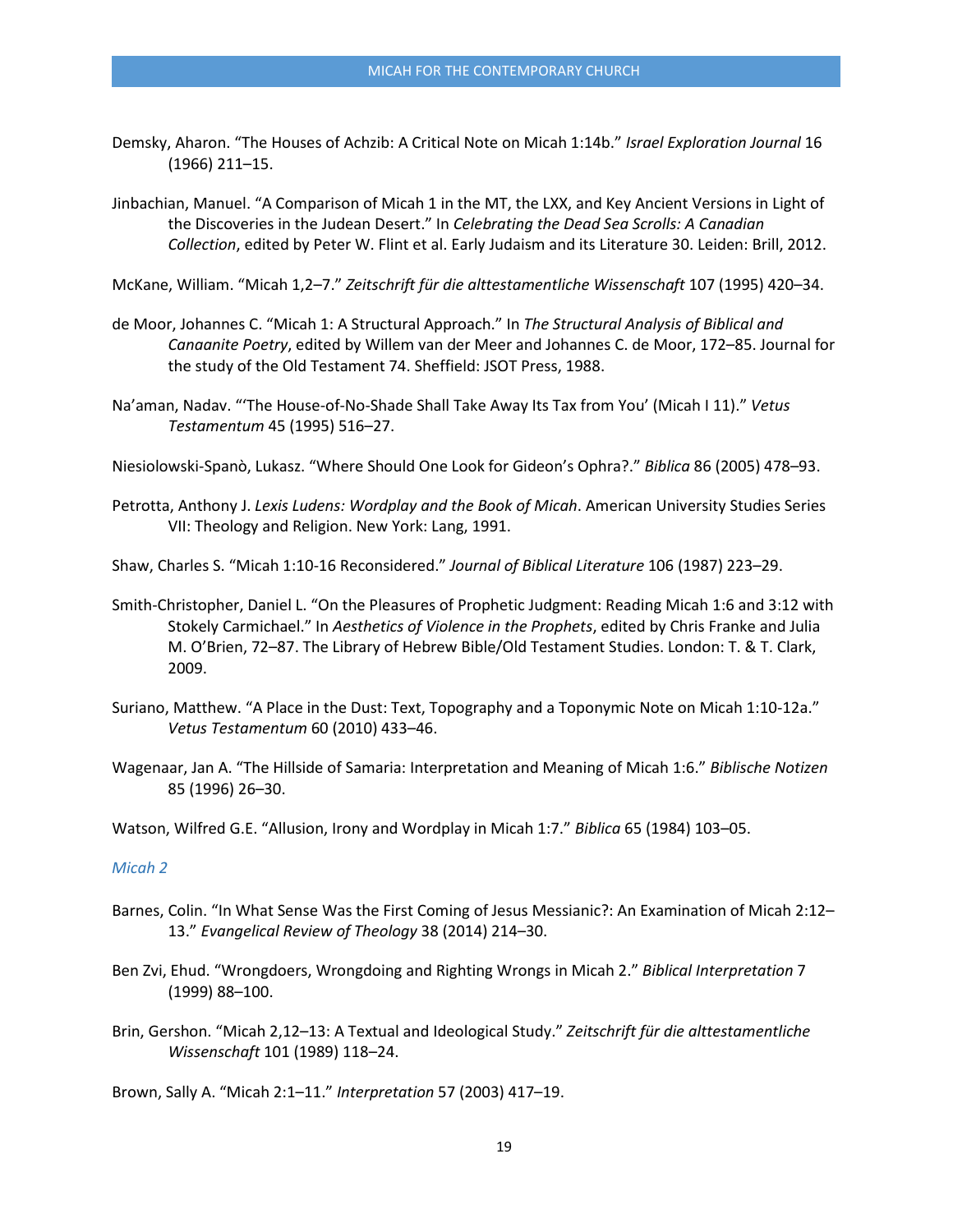Dempsey, Carol J. "Micah 2–3: Literary Artistry, Ethical Message, and Some Considerations About the Image of Yhwh and Micah." *Journal for the Study of the Old Testament* 85 (1999) 117–28.

Ehrman, Albert. "Note on Micah 2:7." *Vetus Testamentum* 20 (1970) 86–87.

- Hoffman, Yair. "The Identity of `Their King' Who `Will Pass Before Them' (Micah 2:13)." *Beit Mikra* 53 (2008) 83–104.
- Luker, Lamontte M. "Beyond Form Criticism: The Relation of Doom and Hope Oracles in Micah 2–6." *Hebrew Annual Review* 11 (1987) 285–301.
- Mariottini, Claude F. "Yahweh, the Breaker of Israel (Micah 2:12–13)." *Perspectives in Religious Studies* 28 (2001) 385–93.

McKane, William. "Micah 2:1–5: Text and Commentary." *Journal of Semitic Studies* 42 (1997) 7–22.

———. "Micah 2:12–13." *Journal of Northwest Semitic Languages* 21 (1995) 83–91.

- de Moor, Johannes C. "The Structure of Micah 2:1–13: The Contribution of the Ancient Witnesses." In *Studies in Scriptural Unit Division*, edited by Marjo C. A. Korpel and Josef M. Oesch, 90–120. Pericope 3. Assen: Koninklijke Van Gorcum, 2002.
- Nasuti, Harry P. "The Once and Future Lament: Micah 2.1–5 and the Prophetic Persona." In *Inspired Speech: Prophecy in the Ancient Near East: Essays in Honor of Herbert B. Huffmon*, edited by H. B. Huffmon et al. The Library of Hebrew Bible/Old Testament Studies. London: T. & T. Clark, 2004.
- Neiderhiser, Edward A. "Micah 2:1–11: Considerations on the Nature of the Discourse." *Biblical Theology Bulletin* 11 (1981) 104–07.
- Sweeney, Marvin A. "Portrayal of YHWH's Deliverance in Micah 2:12–13 Reconsidered." In *God's Word for Our World, Vol. I*, edited by Deborah L. Ellens et al., 315–26. Journal for the Study of the Old Testament Supplement Series 388. London: T. & T. Clark, 2004.
- Wagenaar, Jan A. "'From Edom He Went up . . .': Some Remarks on the Text and Interpretation of Micah Ii 12–13." *Vetus Testamentum* 50 (2000) 531–39.
- ———. *Judgement and Salvation: The Composition and Redaction of Micah 2–5.* Vetus Testamentum Supplements Series 85. Leiden: Brill, 2001.
- Wessels, Wilhelm J. "Conflicting Powers: Reflections from the Book of Micah." *Old Testament Essays* 10 (1997) 528–44.

Willis, John T. "Micah 2:6–8 and the People of God in Micah." *Biblische Zeitschrift* 14 (1970) 72–87.

*Micah 3*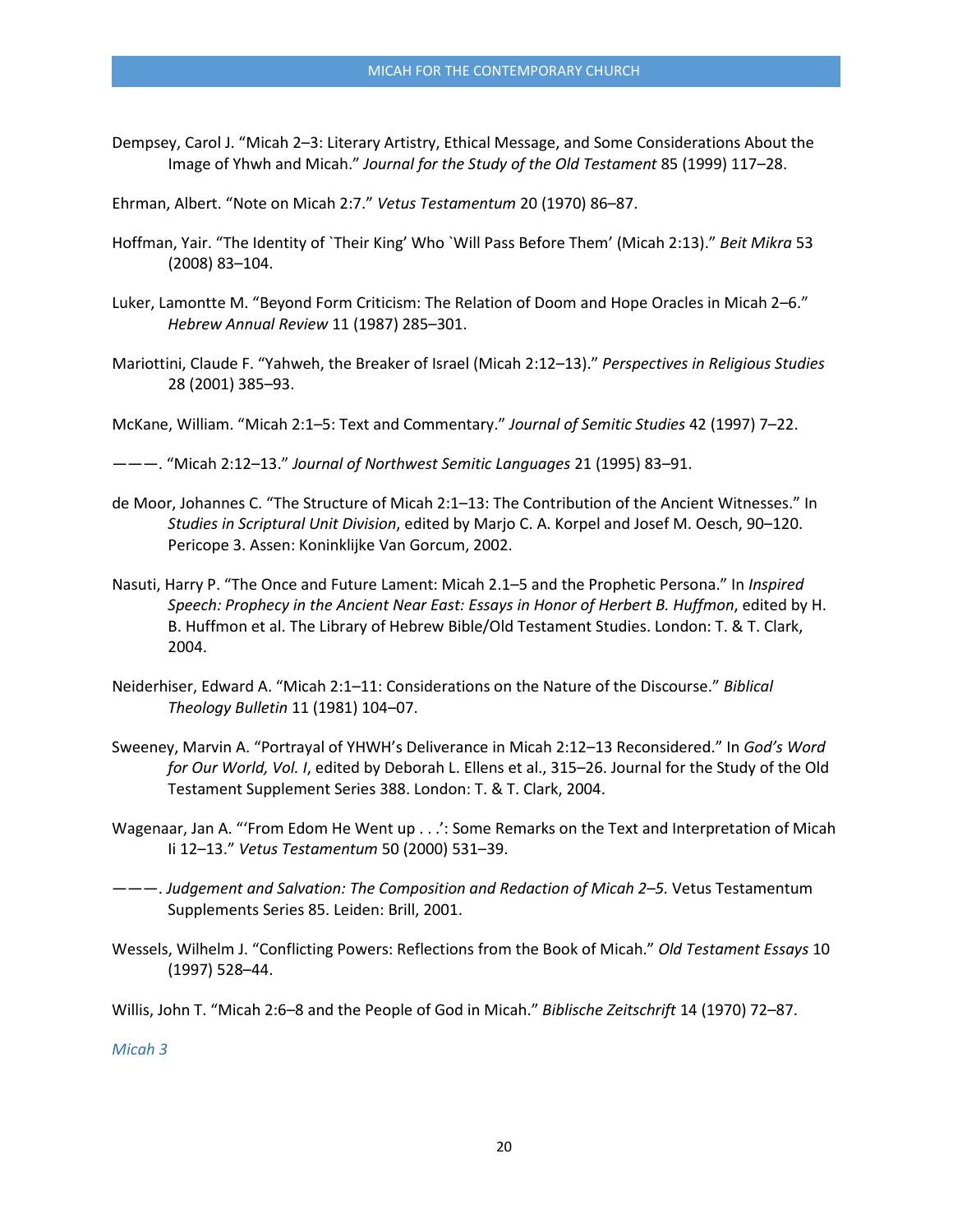Bail, Ulrike. "Im Textraum Überleben: Literarische Überlebensstrategien Nach Der Zerstörung Jerusalems Im Alten Testament." *Bibel und Kirche* 68 (2013) 144–49.

Berenson MacLean, Jennifer K. "Micah 3:5–12." *Interpretation* 56 (2002) 413–16.

- Carroll, R. P. "Night without Vision: Micah and the Prophets." In *The Scriptures and the Scrolls: Studies in Honour of A.s. Van Der Woude on the Occasion of His 65th Birthday*, edited by A. S. van der Woude et al., 74–84. Vetus Testamentum Supplements Series 49. Leiden: Brill, 1992.
- Cruz, J. T. "Metaphor and Disunity: Tensions between Metaphors in Micah 3–5." *Tropos* 1 (2014) 36–43.
- Dempsey, Carol J. "Micah 2–3: Literary Artistry, Ethical Message, and Some Considerations About the Image of Yhwh and Micah." *Journal for the Study of the Old Testament* 85 (1999) 117–28.
- Elhard, Leland. "A Vision of Peace (Micah 3:9-4:5)." *Trinity Seminary Review* 5 (1983) 41–46.
- Harrelson, Sandra C. "Reflections on Micah 3:1–2." In *Many Voices: Multicultural Responses to the Minor Prophets*, edited by Alice Ogden Bellis, 34–36. Lanham, MD: University Press of America, 1995.
- Hibbard, Todd. "To Err Is Human, Unless You're a Prophet: Isaiah and Micah on Prophetic Opposition." *Zeitschrift für die Alttestamentliche Wissenschaft* 130 (2018) 26.
- Hutton, Rodney R. "Eating the Flesh of My People: The Redaction History of Micah 3:1–4." *Proceedings, Eastern Great Lakes and Midwest Biblical Society* 7 (1987) 131–42.
- Moberly, R. W. L. "`In God We Trust?' The Challenge of the Prophets." *Ex Auditu* 24 (2008) 18–33.
- Obateru, Sunday Ajayi. "An Exegesis of Micah 3:1–12 and Its Implications for Social Justice in Nigeria." *Ogbomoso Journal of Theology* 19 (2014) 93–106.
- Okyere, Kojo. "Prophetic Action Against Injustice: An Exegetical Reading of Micah 3:1–4." *Trinity Journal of Church and Theology* 18 (2015) 121–37.
- Smith-Christopher, Daniel L. "On the Pleasures of Prophetic Judgment: Reading Micah 1:6 and 3:12 with Stokely Carmichael." In *Aesthetics of Violence in the Prophets*, edited by Chris Franke and Julia M. O'Brien, 72–87. The Library of Hebrew Bible/Old Testament Studies. London: T. & T. Clark, 2009.
- Wagenaar, Jan A. *Judgement and Salvation: The Composition and Redaction of Micah 2–5.* Vetus Testamentum Supplements Series 85. Leiden: Brill, 2001.
- ———. "'You Eat the Flesh of My People and Break Their Bones': The Reversal of Fortunes in the Judgement Oracle Micah 3:1–4." *Old Testament Essays* 14 (2001) 525–32.
- Wessels, Wilhelm J. "Conflicting Powers: Reflections from the Book of Micah." *Old Testament Essays* 10 (1997) 528–44.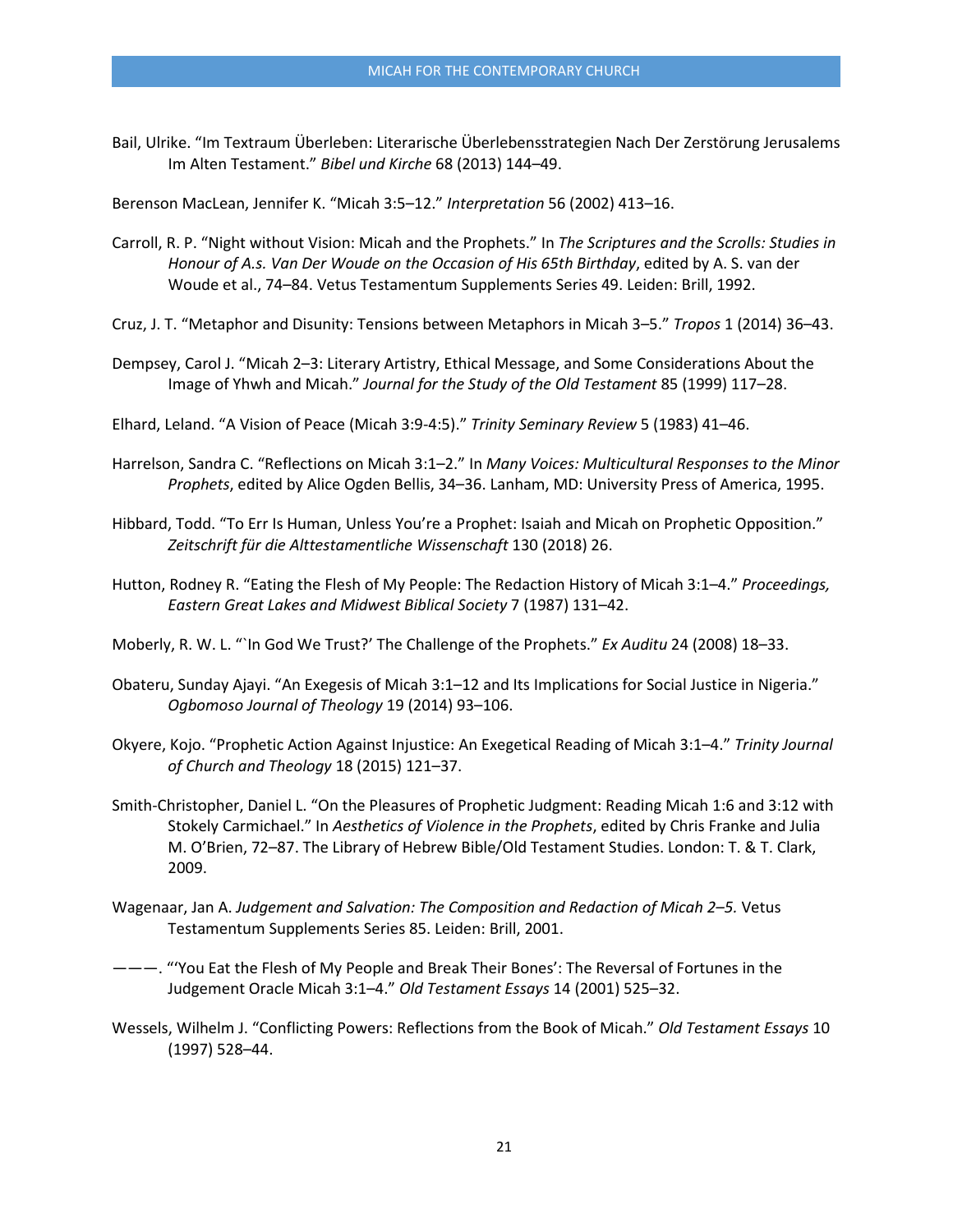———. "Empowered by the Spirit of Yahweh: A Study of Micah 3:8." *Journal of Biblical and Pneumatological Research* 1 (2009) 33–47.

———. "Wisdom in the Gate: Micah Takes the Rostrum." *Old Testament Essays* 10 (1997) 125–35.

———. "YHWH, the God of New Beginnings: Micah's Testimony." *Hervormde Teologiese Studies* 69 (2013). No pages.

### *Micah 4*

Anderson, Bernhard W. "A Worldwide Pilgrimage to Jerusalem." *Bible Review* 8 (1992) 14.

Becking, Bob. "The Exile Does Not Equal the Eschaton: An Interpretation of Micah 4:1–5." In *The New Things: Eschatology in Old Testament Prophecy—Festschrift for Henk Leene*, edited by Ferenc Postma et al., 1–7. Amsterdamse cahiers voor exegese van de Bijbel en zijn tradities: Supplement Series 3. Maastricht, Germany: Uitgeverij Shaker, 2002.

Bryant, David J. "Micah 4:14–5:14: An Exegesis." *Restoration Quarterly* 21 (1978) 210–30.

Byargeon, Rick W. "The Relationship of Micah 4:1–3 and Isaiah 2:2–4: Implications for Understanding the Prophetic Message." *Southwestern Journal of Theology* 46 (2003) 6–26.

Elhard, Leland. "A Vision of Peace (Micah 3:9-4:5)." *Trinity Seminary Review* 5 (1983) 41–46.

- Fischer, Irmtraud. "World Peace and 'Holy War'—Two Sides of the Same Theological Concept: 'YHWH as Sole Divine Power' (a Canonical-Intertextual Reading of Isaiah 2:1–5, Joel 4:9-21, and Micah 4:1– 5)." In *Isaiah's Vision of Peace in Biblical and Modern International Relations: Swords into Plowshares*, edited by Raymond Westbrook and Raymond Cohen, 151–65. Culture and Religion in International Relations. New York: Palgrave Macmillan, 2008.
- Golani, Shira J. "Swords That Are Ploughshares: Another Case of (Bilingual) Wordplay in Biblical Prophecy?" *Biblica* (2017) 425–434.
- Jensen, Renée Rodgers. "Micah 4:1–5." *Interpretation* 52 (1998) 417–20.
- Koyama, Kōsuke. "The Mountain of the Lord: Micah 4:1–7." *International Review of Mission* 77 (1988) 194–200.
- de Moor, Johannes C. "Workshop on Unit Delimitation: Micah 4:14–5:8." In *Studies in Scriptural Unit Division*, edited by Marjo C. A. Korpel and Josef M. Oesch, 258–75. Pericope Series 3. Assen: Koninklijke Van Gorcum, 2002.
- Pannell, Randall J. "The Politics of the Messiah: A New Reading of Micah 4:14–5:5." *Perspectives in Religious Studies* 15 (1988) 131–43.
- Richelle, Matthieu. "Un Triptyque Au Coeur Du Livre de Michée (Mi 4–5)." *Vetus Testamentum* 62 (2012) 232–247.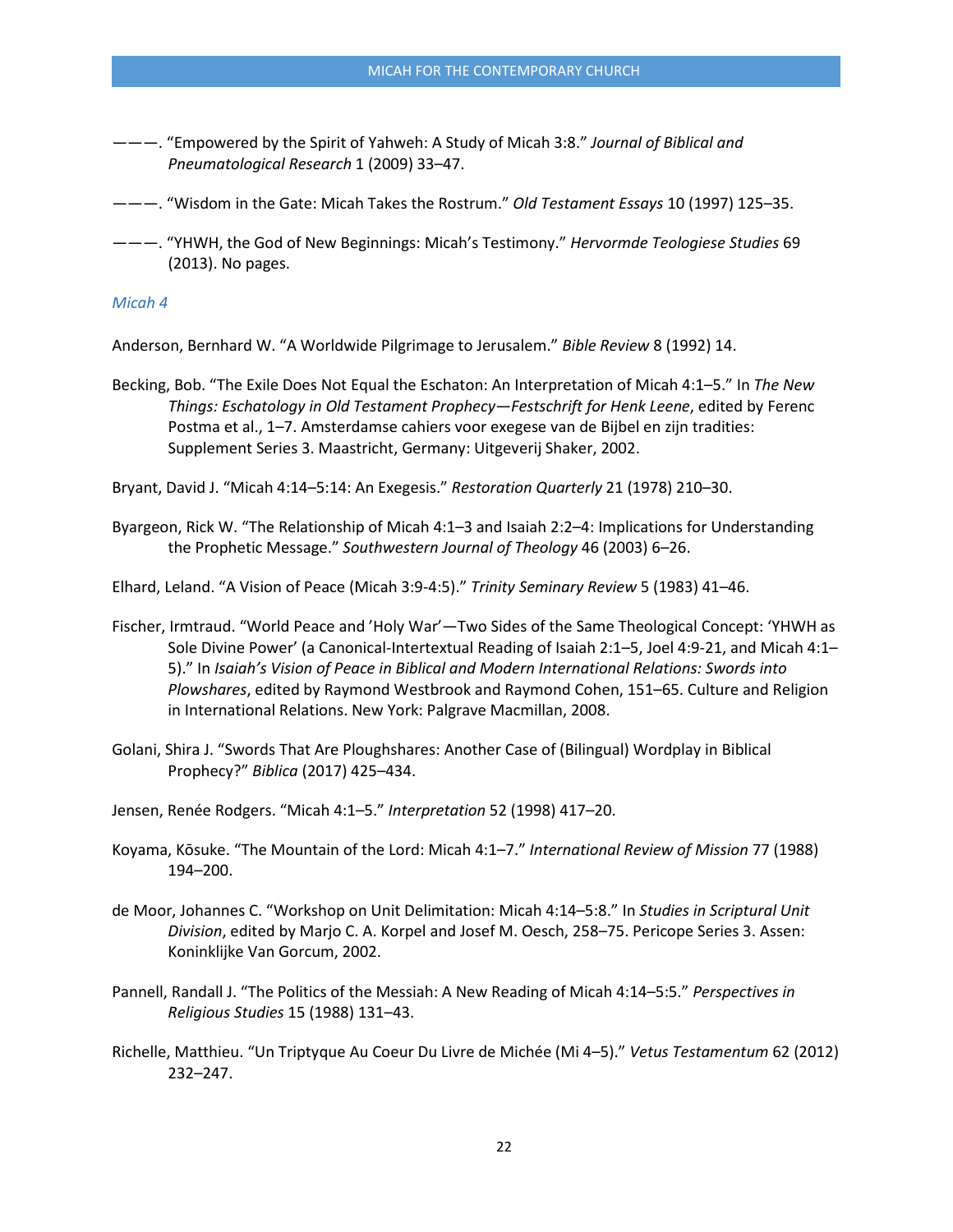Rudman, Dominic. "Zechariah 8:20-22 & Isaiah 2:2–4 Parallel Micah 4:2–3: A Study in Intertextuality." *Biblische Notizen* 107/108 (2001) 50–54.

Scheffler, E. H. "Micah 4:1–5: An Impasse in Exegesis?" *Old Testament Essays* 3 (1985) 46–61.

- Smith-Christopher, Daniel L. "'And If Not Now, When?' A Sociology of Reading Micah's Notions of the Future in Micah 4:1." In *Biblical Interpretation and Method: Essays in Honour of John Barton*, edited by John Barton et al., 149–62. Oxford: Oxford University Press, 2013.
- ———. "Are the Refashioned Weapons in Micah 4:1–4 a Sign of Peace or Conquest?: Shifting the Contextual Borders of a 'Utopian' Prophetic Motif." In *Utopia and Dystopia in Prophetic Literature*, edited by Ehud Ben Zvi, 186–209. Publications of the Finnish Exegetical Society 92. Göttingen: Vandenhoeck & Ruprecht, 2006.
- ———. "Of Swords and Plowshares: On Peace and the Hebrew Prophets." *Bible Today* 46 (2008) 154– 59.
- Stovell, Beth M. "'I Will Make Her Like A Desert' : Intertextual Allusion and Feminine and Agricultural Metaphors in the Book of the Twelve." In *The Book of the Twelve and the New Form Criticism*, edited by Mark J. Boda et al., 37–62. Ancient Near East Monographs 10. Atlanta: SBL Press, 2015.
- Wagenaar, Jan A. *Judgement and Salvation: The Composition and Redaction of Micah 2–5.* Vetus Testamentum Supplements Series 85. Leiden: Brill, 2001.
- Weissman, Deborah. "'Let Each People Walk in the Name of Its God' (Micah 4: 5) on Inter-Religious Dialogue and Pluralistic Jewish Education." *Studies in Jewish Education* 14 (2014) 185–98.
- Wessels, Wilhelm J. "Micah 4 and 5: A Battle of Words and Perceptions." *Old Testament Essays* 12 (1999) 623–41.
- Wolff, Hans Walter. "Swords into Plowshares: Misuse of a Word of Prophecy?" *Currents in Theology and Mission* 12 (1985) 133–47.

———. "Use of the Bible in Theology: A Case Study." *Evangelical Review of Theology* 11 (1987) 37–52.

### *Micah 5*

Becker, Joachim. "The Controversial Peace in Micah 5:4a." *Deuterocanonical & Cognate Literature Yearbook* 2010 (2010) 249–61.

Bryant, David J. "Micah 4:14–5:14: An Exegesis." *Restoration Quarterly* 21 (1978) 210–30.

Crocker, P. T. "Micah 5:1: What and Where Is the 'City of the Troops'?" *Buried History* 31 (1995) 21–24.

Cruz, J. T. "Metaphor and Disunity: Tensions between Metaphors in Micah 3–5." *Tropos* 1 (2014) 36–43.

Dennison, James T. Jr. "Micah's Bethlehem and Matthew's: Micah 5:2–5." *Kerux* 22 (2007) 4–11.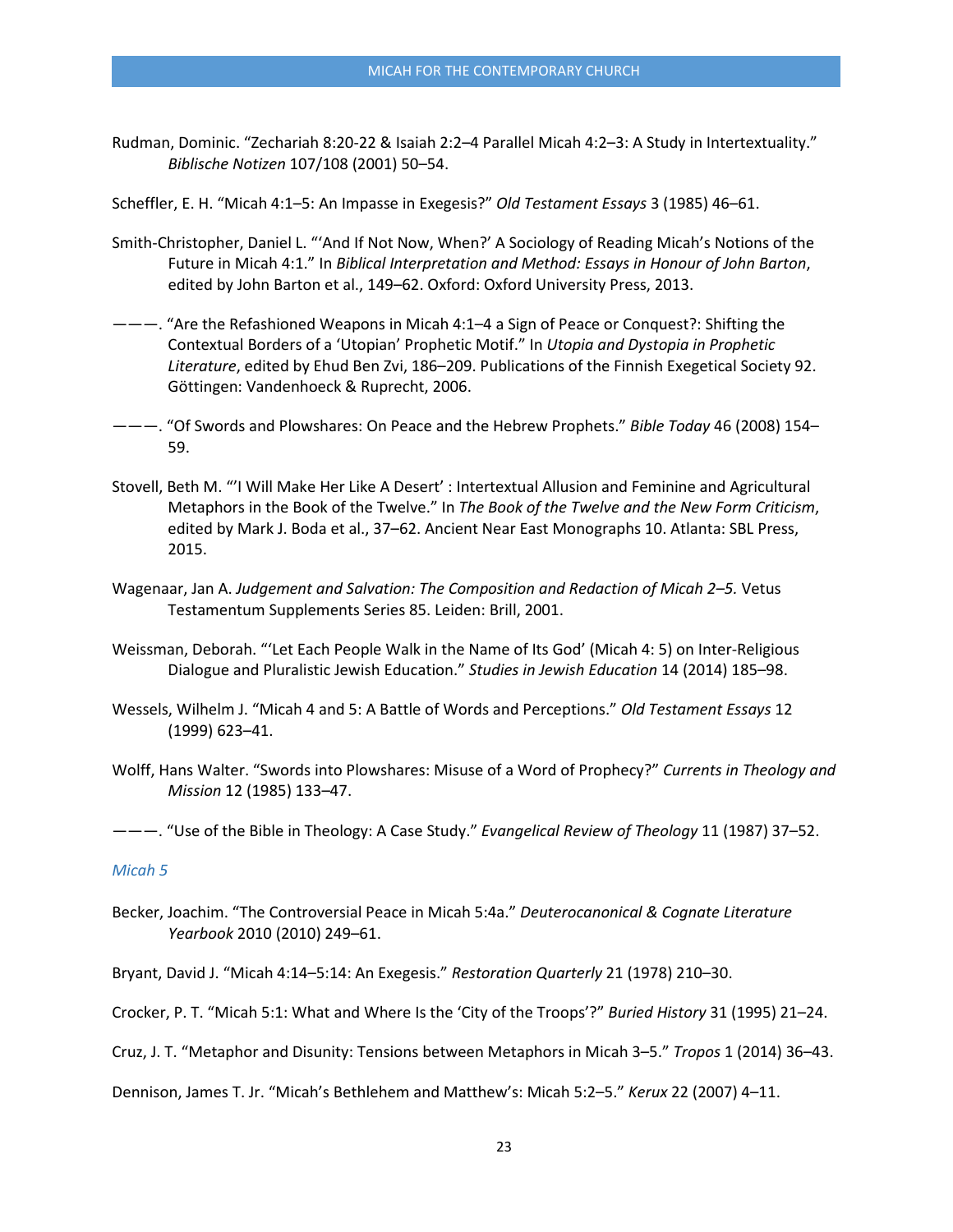- Japhet, Sara. "Was David a Judahite or an Ephraimite? Light from the Genealogies." In *Let Us Go Up to Zion: Essays in Honour of H. G. M. Williamson on the Occasion of His Sixty-Fifth Birthday*, edited by Iain Provan and Mark J. Boda, 297–306. Vetus Testamentum Supplements Series 153. Leiden: Brill, 2012.
- Jeppesen, Knud. "Micah 5:13 in the Light of a Recent Archaeological Discovery." *Vetus Testamentum* 34 (1984) 462–66.
- Lust, Johan. "Mic 5:1–3 in Qumran and in the New Testament, and Messianism in the Septuagint." In *The Scriptures in the Gospels*, edited by Christopher M. Tuckett, 65–88. Bibliotheca Ephemeridum Theologicarum Lovaniensium 131. Leuven: Leuven University Press, 1997.
- de Moor, Johannes C. "Workshop on Unit Delimitation: Micah 4:14–5:8." In *Studies in Scriptural Unit Division*, edited by Marjo C. A. Korpel and Josef M. Oesch, 258–75. Pericope Series 3. Assen: Koninklijke Van Gorcum, 2002.
- Wagenaar, Jan A. *Judgement and Salvation: The Composition and Redaction of Micah 2–5.* Vetus Testamentum Supplements Series 85. Leiden: Brill, 2001.
- Wessels, Wilhelm J. "Micah 4 and 5: A Battle of Words and Perceptions." *Old Testament Essays* 12 (1999) 623–41.

### *Micah 6*

Brueggemann, Walter. "Walk Humbly with Your God: Micah 6:8." *Journal for Preachers* 33 (2010) 14–19.

- Carroll R., M. Daniel. "'He Has Told You What Is Good': Moral Formation in Micah." In *Character Ethics and the Old Testament: Moral Dimensions of Scripture*, edited by M. Daniel Carroll R. and Jacqeuline E. Lapsley, 103–18. Louisville: Westminster John Knox, 2007.
- Chaney, Marvin L. "Micah—Models Matter: Political Economy and Micah 6:9-15." In *Ancient Israel: The Old Testament in Its Social Context*, edited by Philip F. Esler, 145–60. Minneapolis: Fortress, 2005.
- Dawes, Stephen B. "Walking Humbly: Micah 6:8 Revisited." *Scottish Journal of Theology* 41 (1988) 331– 39.
- Decorzant, Alain. *Vom Gericht Zum Erbarmen: Text Und Theologie von Micha 6–7*. Forschung zur Bibel 123. Würzburg: Echter, 2010.
- Fetters, Todd B. "Walk Humbly with Your God." *Evangelical Journal* 34 (2016) 17–20.
- Hutton, Rodney R. "What Happened from Shittim to Gilgal?: Law and Gospel in Micah 6:5." *Currents in Theology and Mission* 26 (1999) 94–103.

Hyman, Ronald T. "Questions and Responses in Micah 6:6–8." *Jewish Bible Quarterly* 33 (2005) 157–65.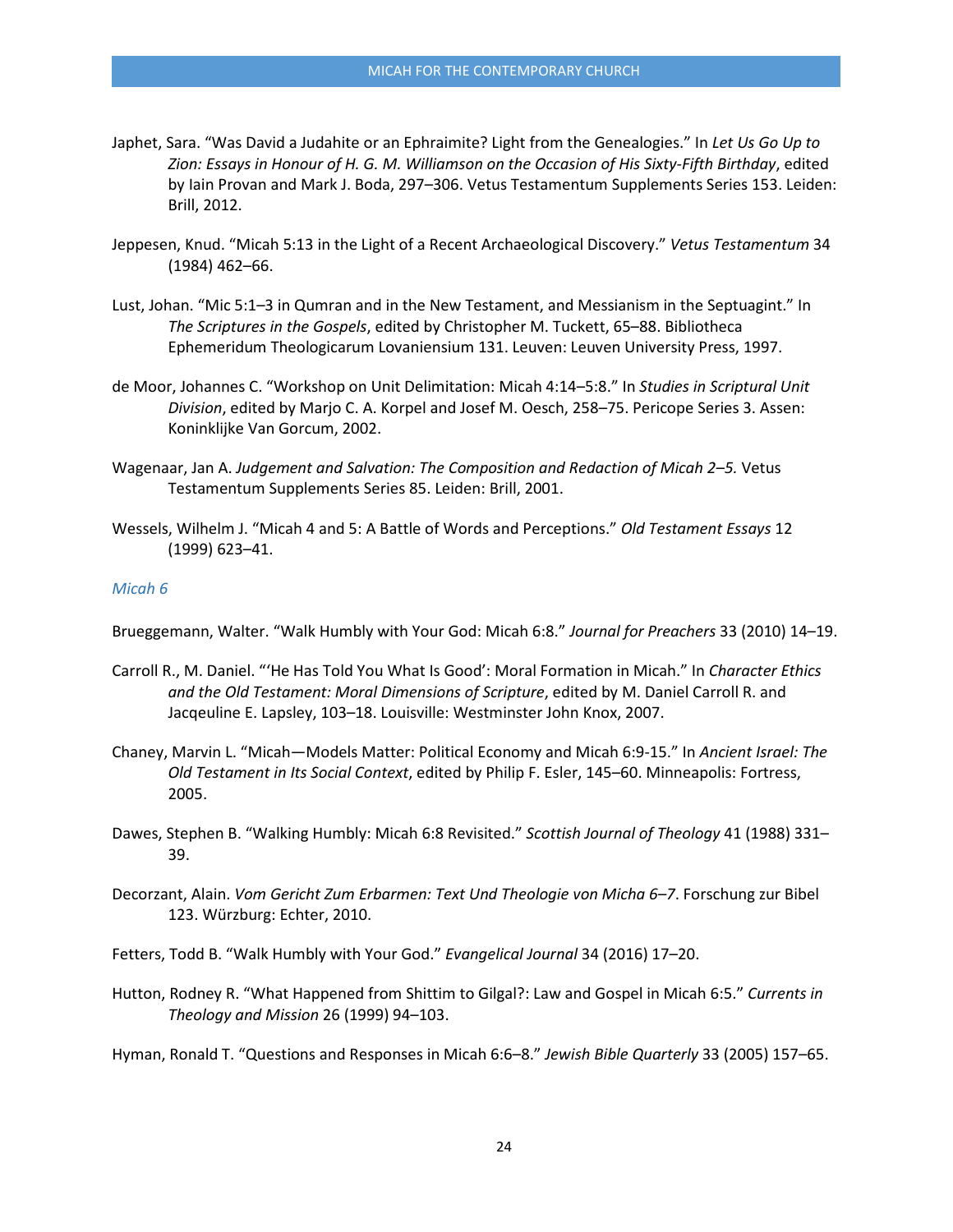- Ibita, Maricel S. "'What to Me Is the Multitude of Your Sacrifices?': Exploring the Critique of Sacrificial Cult and the Metaphors for Yhwh in the Prophetic Lawsuit (Micah 6:1–8 and Isaiah 1:1–20)." In *Sacrifice, Cult, and Atonement in Early Judaism and Christianity: Constituents and Critique*, edited by Henrietta L. Wiley and Christian A. Eberhart, 169–94. Resources for Biblical Study 85. Atlanta: SBL Press, 2017.
- Joosten, Jan. "YHWH's Farewell to Northern Israel (Micah 6:1–8)." *Zeitschrift für die alttestamentliche Wissenschaft* 125 (2013) 448–62.
- Manner, David W. "He Has Shown You, O Mortal, What Is Good." *Liturgy* 29 (2014) 42–46.
- Moore-Keish, Martha L. "'Do Justice': Micah 6:8." *Journal for Preachers* 33 (2010) 20–25.
- Schaefer, Nancy A. "Genre Considerations for Micah 6:1–8." *Journal of Translation and Textlinguistics* 17 (2004) 18–35.
- Snyman, S. D. "A Text Intern and Text Extern Investigation of Micah 6:9-16." *Nederduits Gereformeerde Teologiese Tydskrif* 35 (1994) 332–38.
- Strydom, J. G. "Micah of Samaria: Amos's and Hosea's Forgotten Partner." *Old Testament Essays* 6 (1993) 19–32.
- Trotter, James M. "Reading the 'Prophetic Lawsuit' Genre in the Persian Period." In *The Book of the Twelve & the New Form Criticism*, edited by Mark J. Boda et al., 63–74. Ancient Near East Monographs 10. Atlanta: SBL Press, 2015.
- Voth, Steven M. "What Does God Expect of Us?: Micah 6–7." *Review & Expositor* 108 (2011) 299–306.
- Wessels, Wilhelm J. "Cheating at the Market Place: Impressions from Micah 6:9-16." *Skrif en Kerk* 21 (2000) 406–15.
- ———. "Meeting Yahweh's Requirements: A Proposed Reading of Micah 6:1–8." *Old Testament Essays* 15 (2002) 539–50.

### *Micah 7*

- Barre, Michael L. "A Cuneiform Parallel to PS 86:16–17 and Mic 7:16–17." *Journal of Biblical Literature* 101 (1982) 271.
- Decorzant, Alain. *Vom Gericht Zum Erbarmen: Text Und Theologie von Micha 6–7*. Forschung zur Bibel 123. Würzburg: Echter, 2010.
- Dempsey, Carol J. "Micah 1:1–16 and 7:1–10: A Poet's Cry of the Heart in the Midst of Tragic Vision." In *Why? ... How Long? Studies on Voice(s) of Lamentation Rooted in Biblical Hebrew Poetry*, edited by Leann Snow Flesher et al., 36–48. The Library of Hebrew Bible/Old Testament Studies. London: Bloomsbury T. & T. Clark, 2014.